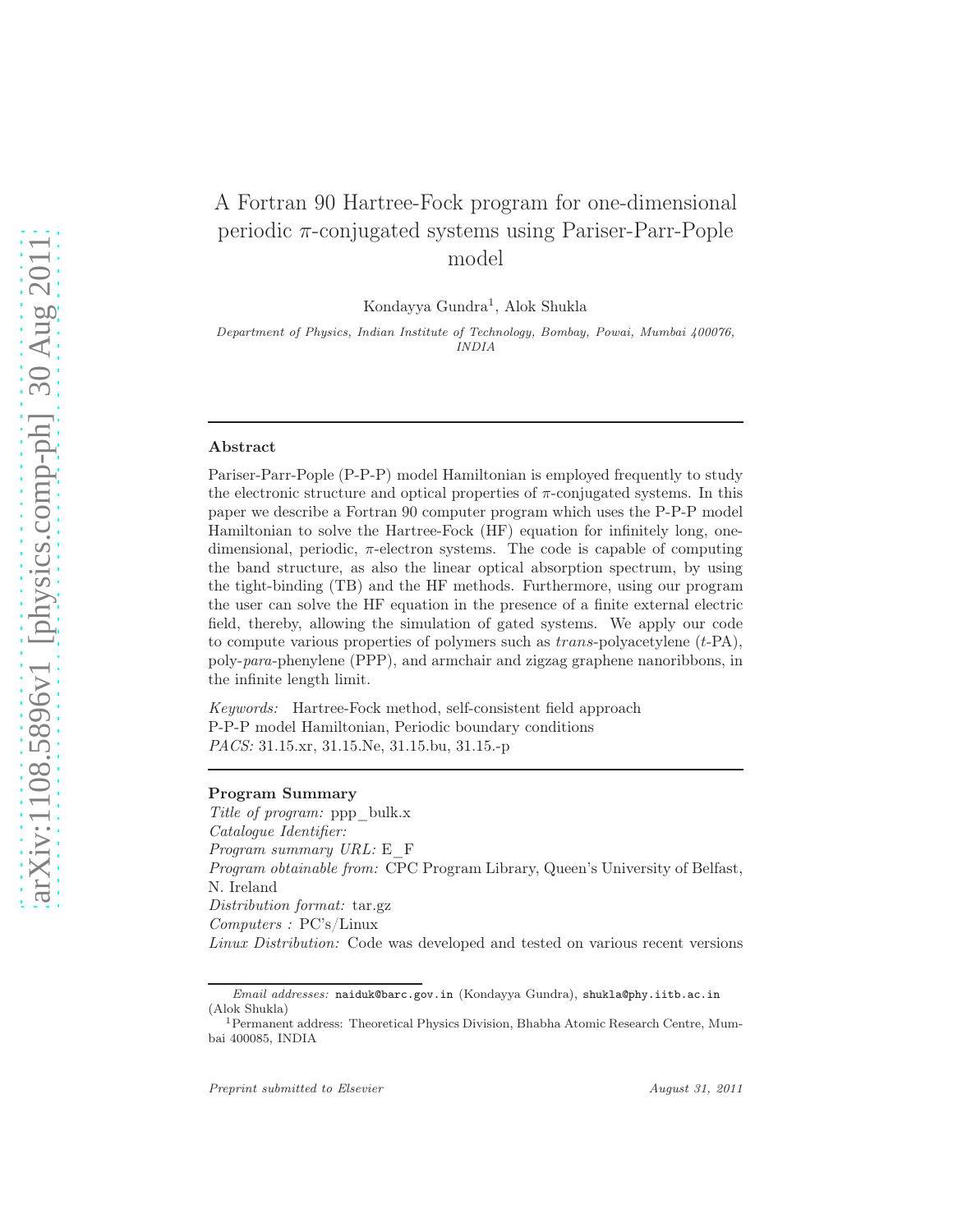of 64-bit Fedora including Fedora 14 (kernel version 2.6.35.12-90) *Programming language used:* Fortran 90

*Compilers used:* Program has been tested with Intel Fortran Compiler (noncommercial version 11.0.074) and gfortran compiler (gcc version 4.5.1) with optimization option -O.

*Libraries needed:* This program needs to link with LAPACK/BLAS libraries compiled with the same compiler as the program. For the Intel Fortran Compiler we used the ACML library version 4.4.0, while for the gfortran compiler we used the libraries supplied with the Fedora distribution.

*Number of bytes in distributed program, including test data, etc.:* ... size of the tar file

*Number of lines in distributed program, including test data, etc.:* ... lines in the tar file

*Card punching code:* ASCII

*Nature of physical problem:* The electronic structure of one-dimensional periodic π-conjugated systems is an intense area of research at present because of the tremendous interest in the physics of conjugated polymers and graphene nanoribbons. The computer program described in this paper provides an efficient way of solving the Hartree-Fock equations for such systems within the P-P-P model. In addition to the Bloch orbitals, band structure, and the density of states, the program can also compute quantities such as the linear absorption spectrum, and the electro-absorption spectrum of these systems.

*Method of Solution:* For a one-dimensional periodic  $\pi$ -conjugated system lying in the xy-plane, the single-particle Bloch orbitals are expressed as linear combinations of  $p_z$ -orbitals of individual atoms. Then using various parameters defining the P-P-P Hamiltonian, the Hartree-Fock equations are set up as a matrix eigenvalue problem in the k-space. Thereby, its solutions are obtained in a self-consistent manner, using the iterative diagonalizing technique at several kpoints. The band structure and the corresponding Bloch orbitals thus obtained are used to perform a variety of calculations such as the density of states, linear optical absorption spectrum, electro-absorption spectrum, *etc*.

*Running Time:* Most of the examples provided take only a few seconds to run. For a large system, however, depending on the system size, the run time may be a few minutes to a few hours.

*Unusual features of the program:* None

# 1. Introduction

Conjugated molecules and polymers have been actively investigated theoretically as well as experimentally in recent years,(author?) [\[1](#page-29-0), [2,](#page-29-1) [3](#page-29-2)] because of their potential applications in manufacture of optoelectronic devices, and solar cells(author?) [\[4\]](#page-29-3). The low-lying excitations in such materials are characterized by the  $\pi$  electrons, which have itinerant nature, and form the energy levels near the chemical potential (Fermi level). Recently, the field of  $\pi$ -conjugated systems has received a tremendous boost with the synthesis of graphene(**author**?) [\[5\]](#page-29-4),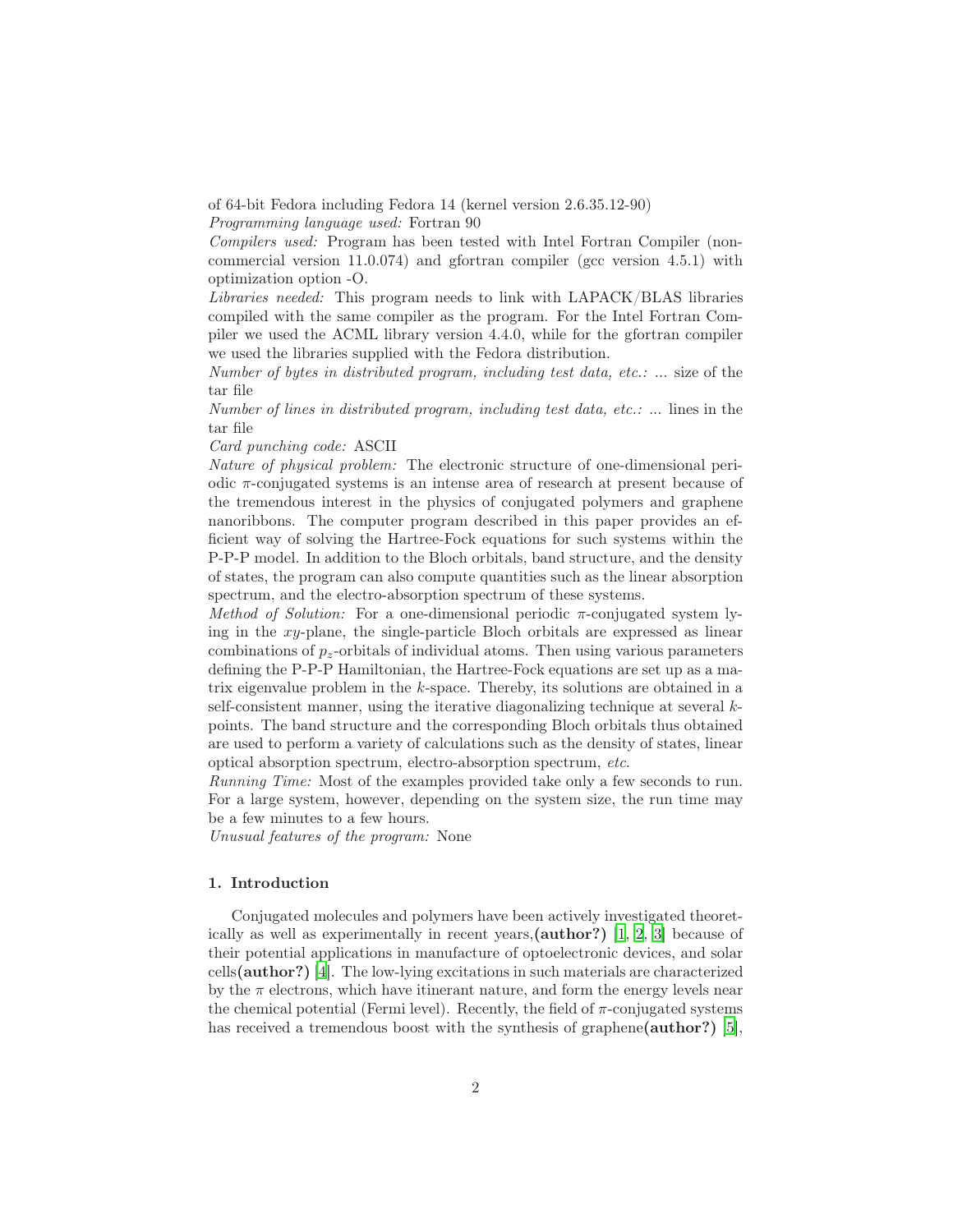and its heterostructures such as graphene nanoribbons(author?) [\[6\]](#page-29-5), which exhibit exotic transport and electronic properties, leading to the possibility of future electronic devices based upon graphene rather than silicon(author?) [\[7,](#page-29-6) [8,](#page-29-7) [9](#page-29-8)]. Because of these recent advances, theoretical studies of  $\pi$ -electron systems have come to the forefront of physics. Most of the theoretical methods used for describing the electronic structure of these materials can be classified as: (a) fully *ab initio* approaches based upon the mean-field methods such as the density-functional theory (DFT)(author?) [\[10,](#page-29-9) [11,](#page-29-10) [12,](#page-29-11) [13,](#page-29-12) [14,](#page-30-0) [15\]](#page-30-1) or the Hartree-Fock (HF) method(author?) [\[16,](#page-30-2) [17,](#page-30-3) [18](#page-30-4), [19](#page-30-5)], and (b) approaches based upon effective  $\pi$ -electron models such as the tight-binding (TB) model(author?) [\[20,](#page-30-6) [21,](#page-30-7) [22](#page-30-8)], and the Hubbard(author?) [\[23,](#page-30-9) [24,](#page-30-10) [25\]](#page-30-11) or the extended Hubbard model(author?) [\[26\]](#page-30-12). The *ab initio* methods are generally computationally intensive because they make no distinction between the  $\sigma$  and the  $\pi$  electrons of the system, and therefore require the use of large basis sets to provide a reasonable description of the electronic structure of such systems. In case of graphene nanoribbons (GNRs) of large widths, and also polymers with large unit cells, the number of degrees of freedom involved in the problem may impose severe limitations on the problems which can be solved computationally. On the other hand the main advantage of the effective  $\pi$ -electron model Hamiltonians is that they explicitly deal only with the  $\pi$  electrons, thereby reducing the degrees of freedom considerably, and, thus allowing the simulation of much larger systems as compared to the *ab initio* approaches. Their disadvantage, of course, is that they are semiempirical in nature, and, therefore, the parameters involved in them are often determined using the spectroscopic data of a suitable model system. Nevertheless, when calculations on very large systems need to be performed, often it is virtually impossible to use the *ab initio* approaches, and, therefore, model Hamiltonians provide an attractive alternative. Even for smaller systems, model Hamiltonians allow us to understand the underlying physics in simple terms, therefore, aforesaid  $\pi$ -electron approaches are very popular when it comes to calculations of the electronic structure of graphene and its nanostructures.

Among the effective  $\pi$ -electron approaches, the TB model (called the Hückel model in the chemistry literature) is the simplest, but it does not incorporate the effect of electron-electron (e-e) repulsion. The Hubbard model and its extended versions go beyond the TB approach, and incorporate the short-range parts of the Coulomb repulsion such as the on-site, and the nearest-neighbor interactions, respectively. In chemistry literature it is well-known that in  $\pi$ -electron systems such as various aromatic molecules and conjugated polymers, the role of long-range e-e interactions cannot be ignored when it comes to their electronic structure(author?) [\[1,](#page-29-0) [2,](#page-29-1) [3](#page-29-2)]. And, indeed, Pariser-Parr-Pople (P-P-P) model Hamiltonian(author?) [\[27\]](#page-30-13), which is an effective  $\pi$ -electron Hamiltonian incorporating long-range e-e interaction, has been used with considerable success in describing the physics of such systems(author?) [\[1,](#page-29-0) [2,](#page-29-1) [3](#page-29-2)]. Thus, it is logical to conclude that such e-e interactions will also be important in understanding the physics of the graphene-based materials. In recent years, our group and collaborators(author?) [\[28,](#page-30-14) [29,](#page-30-15) [30,](#page-30-16) [31,](#page-30-17) [32,](#page-30-18) [33,](#page-30-19) [34,](#page-31-0) [35,](#page-31-1) [36](#page-31-2), [37,](#page-31-3) [38](#page-31-4), [39,](#page-31-5) [40](#page-31-6)],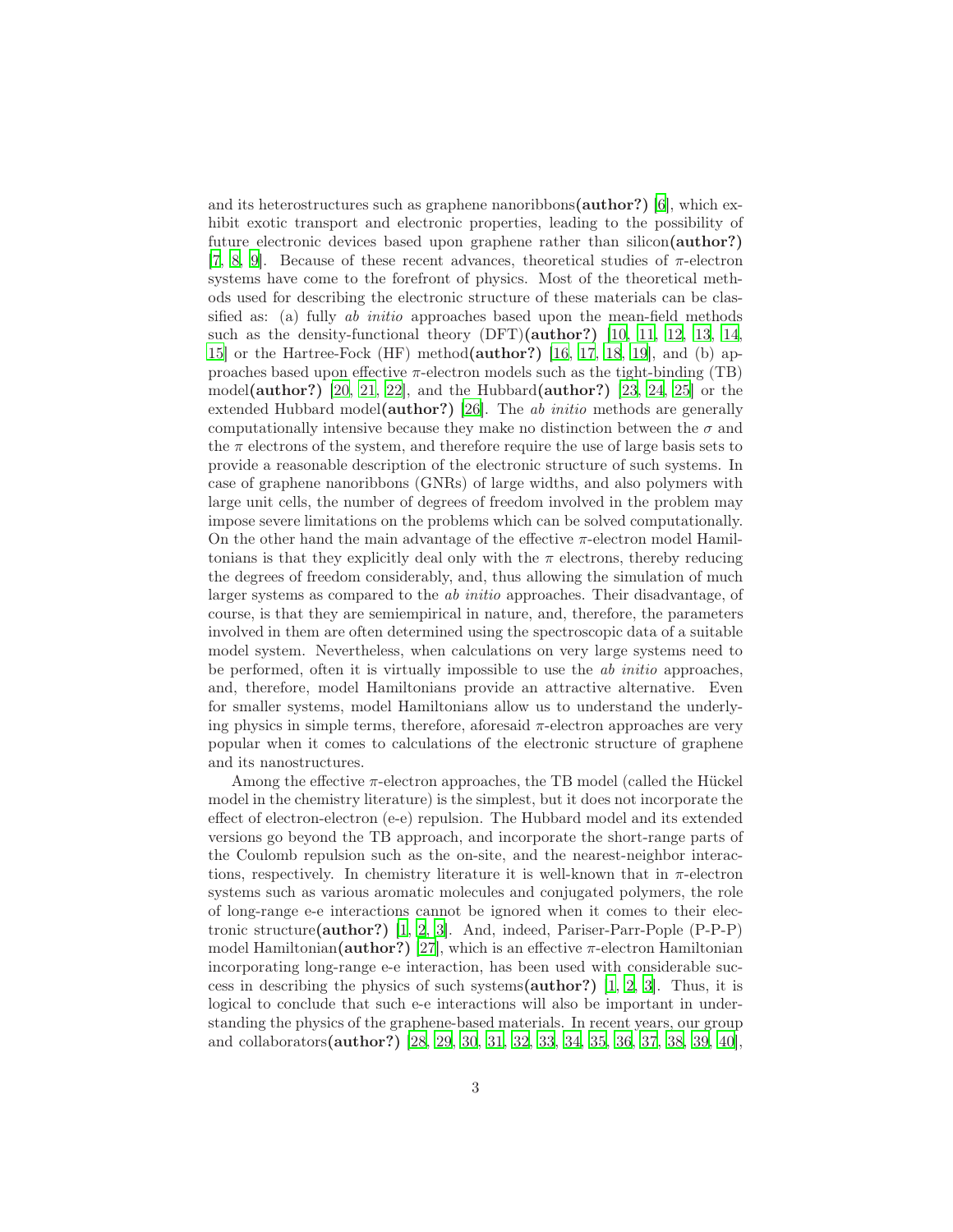along with numerous other groups( $\text{author?}$ ) [\[1](#page-29-0), [2](#page-29-1), [3](#page-29-2), [41](#page-31-7), [42](#page-31-8), [43](#page-31-9), [44](#page-31-10), [45](#page-31-11), [46](#page-31-12)], have used the P-P-P model to study the electronic structure and optical properties of conjugated molecules and oligomers. For finite  $\pi$ -conjugated systems, in our group, we have developed a general-purpose HF program employing the P-P-P model, which is available to anyone for scientific work(author?) [\[47\]](#page-31-13). However, GNRs and some  $\pi$ -conjugated polymers are believed to be quasi-onedimensional systems, which need to be studied in the infinite-length limit. Thus, in order to study their electronic structure and related properties, using the P-P-P model (or any other Hamiltonian), one needs to impose periodic boundary conditions, and perform infinite lattice sums to account for their infinite extent, which, our earlier computer program(**author?**) [\[47](#page-31-13)] lacks. With this aim in mind, we recently developed a P-P-P model-based computer program, which solves both the restricted HF (RHF) and the unrestricted HF (UHF) equations for one-dimensional periodic systems, and used it to study the electronic structure and optical properties of mono-layer and multilayer GNRs of various kinds(author?) [\[48,](#page-31-14) [49](#page-31-15)]. The ability to solve the UHF equations allows us to explore magnetic properties of polymers and GNRs. The aim of the present paper is to describe the computer program in detail, and make it available for use by anyone interested in the physics of GNRs and  $\pi$ -conjugated polymers. The program is capable of computing the total energy, the band structure, the density of states (DOS), and also the interband optical absorption spectrum in form of the frequency-depdendent dielectric response tensor, both with and without an external homogeneous electric field. The fact that our program can solve the HF equations in the presence of an external electric field allows the user to explore gated configurations of polymers and GNRs. In this work, we demonstrate the capabilities of our program by performing calculations on polymers *trans*-polyacetylene (t-PA), poly-*para*-phenylene (PPP), armchair GNRs (AG-NRs), and zigzag GNRs (ZGNRs) of various widths. We also note that Nakada *et al*.(author?) [\[50\]](#page-31-16) reported a P-P-P model based band structure calculation of both AGNRs and ZGNRs several years back.

The remainder of the paper is organized as follows. In section [2](#page-3-0) we briefly review the theory associated with the P-P-P model Hamiltonian. Next, in section [3](#page-9-0) we discuss the general structure of our computer program, and also describe its constituent subroutines. In section [4](#page-16-0) we briefly describe how to install the program on a given computer system, and to prepare the input files. Results of various example calculations using our program are presented and discussed in section [5.](#page-16-1) Finally, in section [6,](#page-28-0) we present our conclusions, as well as discuss possible future directions.

# <span id="page-3-0"></span>2. Theory

In this section we briefly discuss the theory behind our computer program.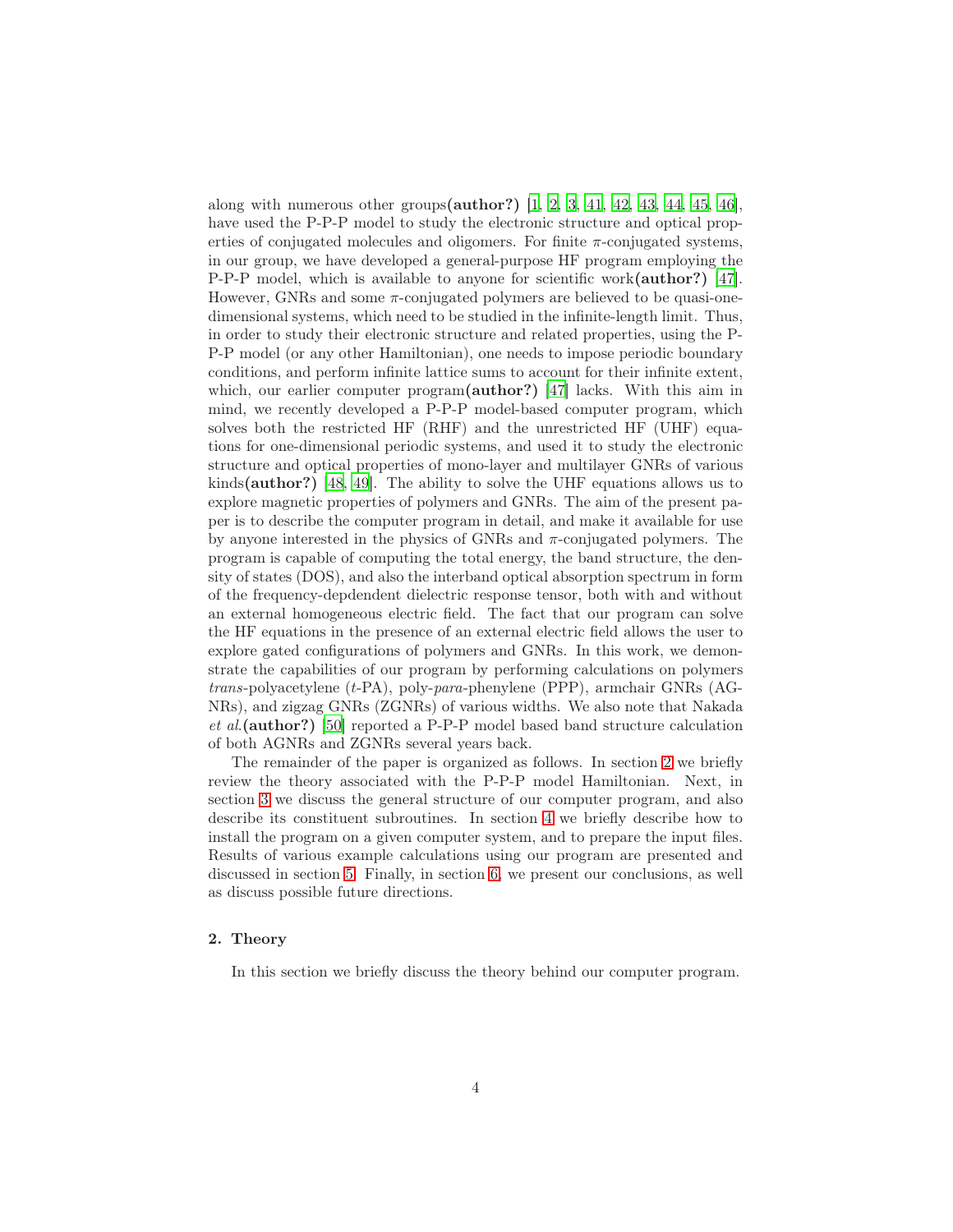#### <span id="page-4-0"></span>*2.1. Pariser-Parr-Pople Hamiltonian*

The P-P-P model Hamiltonian( $\alpha$ uthor?) [\[27\]](#page-30-13), with one  $\pi$ -electron per carbon atom, is given by

<span id="page-4-1"></span>
$$
H = \sum_{i,\sigma} \epsilon_i c_{i\sigma}^\dagger c_{i\sigma} - \sum_{i,j,\sigma} t_{ij} (c_{i\sigma}^\dagger c_{j\sigma} + c_{j\sigma}^\dagger c_{i\sigma}) +
$$
  

$$
U \sum_i n_{i\uparrow} n_{i\downarrow} + \sum_{i (1)
$$

where  $\epsilon_i$  represents the site energy associated with the *i*th carbon atom,  $c_{i\sigma}^{\dagger}$ creates an electron of spin  $\sigma$  on the  $p_z$  orbital of atom i,  $n_{i\sigma} = c_{i\sigma}^{\dagger} c_{i\sigma}$  is the number of electrons with the spin  $\sigma$ , and  $n_i = \sum_{\sigma} n_{i\sigma}$  is the total number of electrons on atom i. The parameters  $U$  and  $V_{ij}$  are the on-site and long-range Coulomb interactions, respectively, while  $t_{ij}$  is the one-electron hopping matrix element. On setting  $V_{ij} = 0$  (with  $U \neq 0$ ), the Hamiltonian reduces to the Hubbard model, while on setting both  $U = 0$  and  $V_{ij} = 0$ , the tight-binding (TB) model is obtained. The parametrization of Coulomb interactions is Ohno like(author?) [\[51](#page-31-17)],

<span id="page-4-2"></span>
$$
V_{i,j} = \frac{U}{\kappa_{i,j}(1 + 0.6117R_{i,j}^2)^{1/2}}\,,\tag{2}
$$

where,  $\kappa_{i,j}$  depicts the dielectric constant of the system which can simulate the effects of screening, and  $R_{i,j}$  is the distance in Å between the *i*-th and the j-th carbon atoms. In our earlier work on GNRs( $\alpha$ uthor?) [\[48\]](#page-31-14), we used the *ab-initio* GW band structure of mono layer AGNR-12 (AGNR-NA, denotes an AGNR with  $N_A$  dimer lines across the width) reported by Son  $et$   $al$ . (author?) [\[10\]](#page-29-9) to obtain a set of "modified screened Coulomb parameters," with  $U = 6.0$ eV and  $\kappa_{i,j} = 2.0$   $(i \neq j)$  and  $\kappa_{i,i} = 1$ , which are slightly different from the screened parameters reported initially by Chandross and Mazumdar(author?) [\[52\]](#page-31-18), with  $U = 8.0$  eV and  $\kappa_{i,j} = 2.0$   $(i \neq j)$  and  $\kappa_{i,i} = 1$ , aimed at describing the optical properties of phenyl-based polymers within the P-P-P model. The modified screened parameters provided good agreement between our HF band gaps, and those obtained by the GW method for a few AGNRs, however, for ZGNRs the agreement was not good(author?) [\[48](#page-31-14)]. In this work, we examine the issue of the choice of Coulomb parameters in a critical manner, and conclude that no single set of parameters gives uniformly good agreements between our results and the GW results for all types of GNRs. In section [5,](#page-16-1) where this issue is investigated, we find that a set of parameters which provides excellent agreement between ours and GW results for a class of GNRs, may simply fail to reproduce such agreement for another class of GNRs. In other words, the choice of Coulomb parameters which will lead to good agreement between our HF results, and the *ab initio* GW ones, depends upon the geometries of the GNRs in question. Thus, after trying a number of Coulomb parameters, and in the absence of any experimental data on the band gaps of GNRs, we have decided it is best to use the original screened parameters of Chandross and Mazumdar(author?) [\[52](#page-31-18)], with  $U = 8.0$  eV and  $\kappa_{i,j} = 2.0$   $(i \neq j)$  and  $\kappa_{i,i} = 1$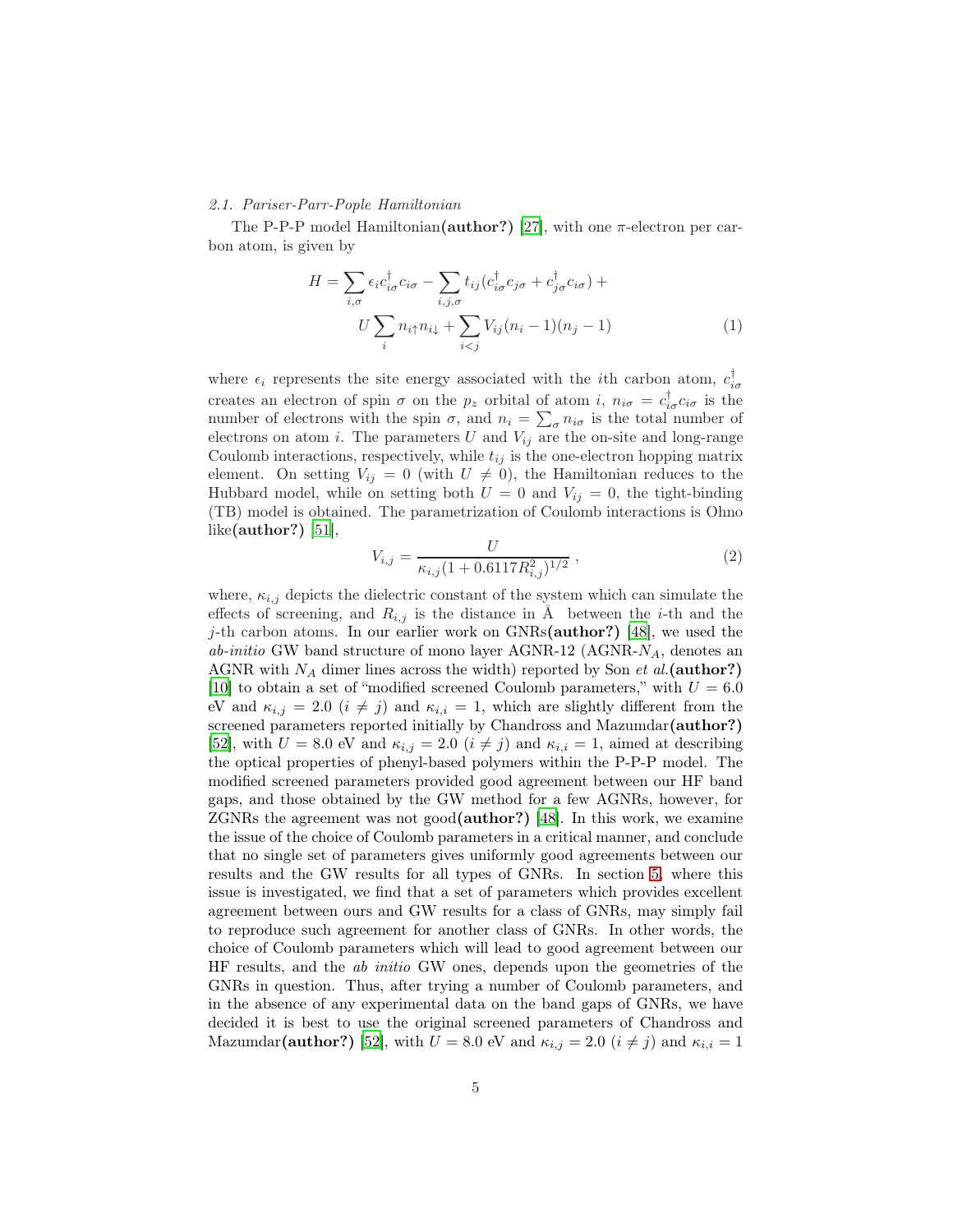for all the GNRs. But, we would like to emphasize that the user has the freedom to choose a different set of Coulomb parameters as per the requirements, and, we encourage such experimentation.

## *2.2. Unrestricted Hartree-Fock Equations*

We have implemented the RHF and the UHF methods within the P-P-P model, using the standard linear combination of atomic orbitals (LCAO) formalism. We shall review the basics of the formalism for the UHF method (also known as the Pople-Nesbet formalism(author?) [\[53](#page-31-19)]), from which the corresponding equations for the RHF method can be easily deduced. In this approach, the  $n$ -th Bloch orbital of the system corresponding to the spin up electrons  $(\alpha/\beta$  will denote spin up/down electrons) is expressed as a linear combination of m basis functions per unit cell,

<span id="page-5-0"></span>
$$
\psi_n^{(\alpha)}(k) = \sum_{\mu=1}^m C_{\mu n}^{(\alpha)}(k)\phi_\mu(k)
$$
\n(3)

where  $C_{\mu n}^{(\alpha)}(k)$ 's represent the linear expansion coefficients, to be determined at a set of  $k$ −points in the first Brillouin zone (BZ), and the  $\mu$ -th Bloch function  $\phi_{\mu}(k)$  is given by

$$
\phi_{\mu}(k) = \frac{1}{\sqrt{N}} \sum_{j} e^{ikR_j} \phi_{\mu}(r - R_j)
$$
\n(4)

where  $N \to \infty$  is the total number of unit cells in the system,  $\phi_{\mu}(r - R_j)$  is the atomic orbital (AO)  $(p_z \text{ orbital mentioned in section 2.1})$  located in the  $j^{th}$ unit cell defined by the lattice vector  $R_i$ . The definition of the Bloch orbital corresponding to the spin down electrons will be identical, with  $\alpha$  replaced by β in Eq. [3.](#page-5-0) Because, in the P-P-P model, the basis functions  $φ<sub>μ</sub>(r - R<sub>i</sub>)$  are assumed to form an orthonormal set, the UHF equation for up-spin orbitals can be written in the matrix form as

<span id="page-5-1"></span>
$$
F^{\alpha}(k)C_n^{\alpha}(k) = \epsilon_n^{\alpha}(k)C_n^{\alpha}(k)
$$
\n(5)

where, for a given k value,  $F^{\alpha}(k)$  represents the Fock matrix for the up-spin electrons,  $C_n^{\alpha}(k)$  represents the corresponding  $C_{\mu n}^{(\alpha)}(k)$  coefficents, arranged in form of a column vector, and  $\epsilon_n^{\alpha}(k)$  denotes the band eigenvalue. The Fock operator for electrons of up spin is given by

$$
F^{\alpha}(k) = h(k) + (J^{\alpha}(k) + J^{\beta}(k) - K^{\alpha}(k))
$$
\n(6)

where  $h(k)$  denotes the Fourier transform of the one-electron parts of the P-P-P Hamiltonian (*cf.* Eq. [1\)](#page-4-1),  $J^{\alpha}(k)/K^{\alpha}(k)$  are the Coulomb/exchange integrals for the up spin electrons, obtained by Fourier transforming their real-space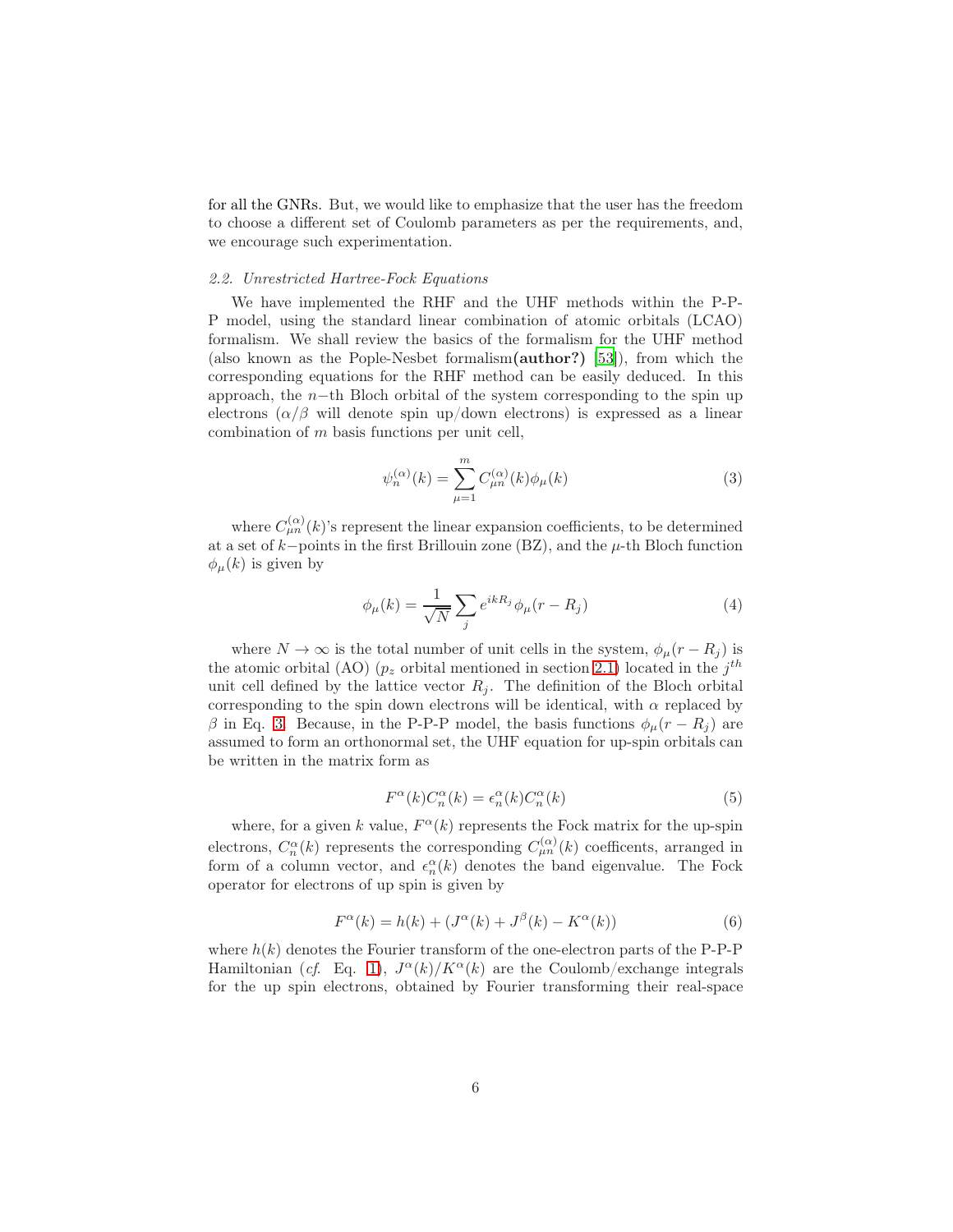counterparts

$$
h_{\mu\nu}(k) = \sum_{j=-\infty}^{\infty} e^{ikR_j} h_{\mu\nu}(R_j), \tag{7}
$$

$$
J^{\alpha}_{\mu\nu}(k) = \sum_{j=-\infty}^{\infty} e^{ikR_j} J^{\alpha}_{\mu\nu}(R_j), \qquad (8)
$$

$$
K^{\alpha}_{\mu\nu}(k) = \sum_{j=-\infty}^{\infty} e^{ikR_j} K^{\alpha}_{\mu\nu}(R_j).
$$
 (9)

Above  $h_{\mu\nu}(R_i)$  is the one-electron part of the P-P-P Hamiltonian, and  $J^{\alpha}_{\mu\nu}(R_j)/K^{\alpha}_{\mu\nu}(R_j)$  denote the Coulomb/exchange integrals in the real space, defined as

<span id="page-6-0"></span>
$$
J_{\mu\nu}^{\alpha}(R_j) = \sum_{\sigma=1}^{m} \sum_{\lambda=1}^{m} \sum_{k=-\infty}^{\infty} D_{\sigma\lambda}^{\alpha}(R_k) \sum_{l=-\infty}^{\infty} \langle \mu(o)\sigma(R_l)| \frac{1}{r_{12}} | \nu(R_j)\lambda(R_l + R_k) \rangle, \tag{10}
$$

and

<span id="page-6-1"></span>
$$
K_{\mu\nu}^{\alpha}(R_j) = \sum_{\sigma=1}^{m} \sum_{\lambda=1}^{m} \sum_{k=-\infty}^{\infty} D_{\sigma\lambda}^{\alpha}(R_k) \sum_{l=-\infty}^{\infty} \langle \mu(o)\sigma(R_l) | \frac{1}{r_{12}} | \lambda(R_l + R_k)\nu(R_j) \rangle, \tag{11}
$$

where the expression for a general two-electron repulsion integrals is

$$
\langle \mu(R_i)\sigma(R_j)|\frac{1}{r_{12}}|\nu(R_k)\lambda(R_l)\rangle = \int \int \phi_\mu(\mathbf{r}_1 - R_i)\phi_\nu(\mathbf{r}_1 - R_k)r_{12}^{-1}
$$
  
 
$$
\times \phi_\sigma(\mathbf{r}_2 - R_j)\phi_\lambda(\mathbf{r}_2 - R_l)d^3\mathbf{r}_1d^3\mathbf{r}_2, (12)
$$

and the density matrix for the up-spin electrons,  $D^{\alpha}_{\mu\nu}(R_j)$ , is given by

$$
D^{\alpha}_{\mu\nu}(R_j) = \frac{1}{\Delta} \int \sum_{n=1}^{n_{\alpha}} C^{\alpha *}_{\mu n}(k) C^{\alpha}_{\nu n}(k) e^{ikR_j} dk,
$$
\n(13)

where the integral over  $k$  is performed over the one-dimensional (1D) BZ of length  $\Delta$ , and  $n_{\alpha}$  denotes the number of up-spin electrons per unit cell. Above we have given the explicit expressions of various quantities for their up-spin components only, because the expressions for the down-spin components can be obtained simply by interchanging  $\alpha$  and  $\beta$ . The total energy per unit cell of a given system is computed using the real-space expression

<span id="page-6-2"></span>
$$
E_{cell} = \sum_{j} \sum_{\mu,\nu} \{ D_{\mu\nu}(R_j) h_{\mu\nu}(R_j) + \frac{1}{2} D^{\alpha}_{\mu\nu}(R_j) (J^{\alpha}_{\mu\nu}(R_j) - K^{\alpha}_{\mu\nu}(R_j)) + \frac{1}{2} D^{\beta}_{\mu\nu}(R_j) (J^{\beta}_{\mu\nu}(R_j) - K^{\beta}_{\mu\nu}(R_j)) + D^{\beta}_{\mu\nu}(R_j) J^{\alpha}_{\mu\nu}(R_j) \}, \qquad (14)
$$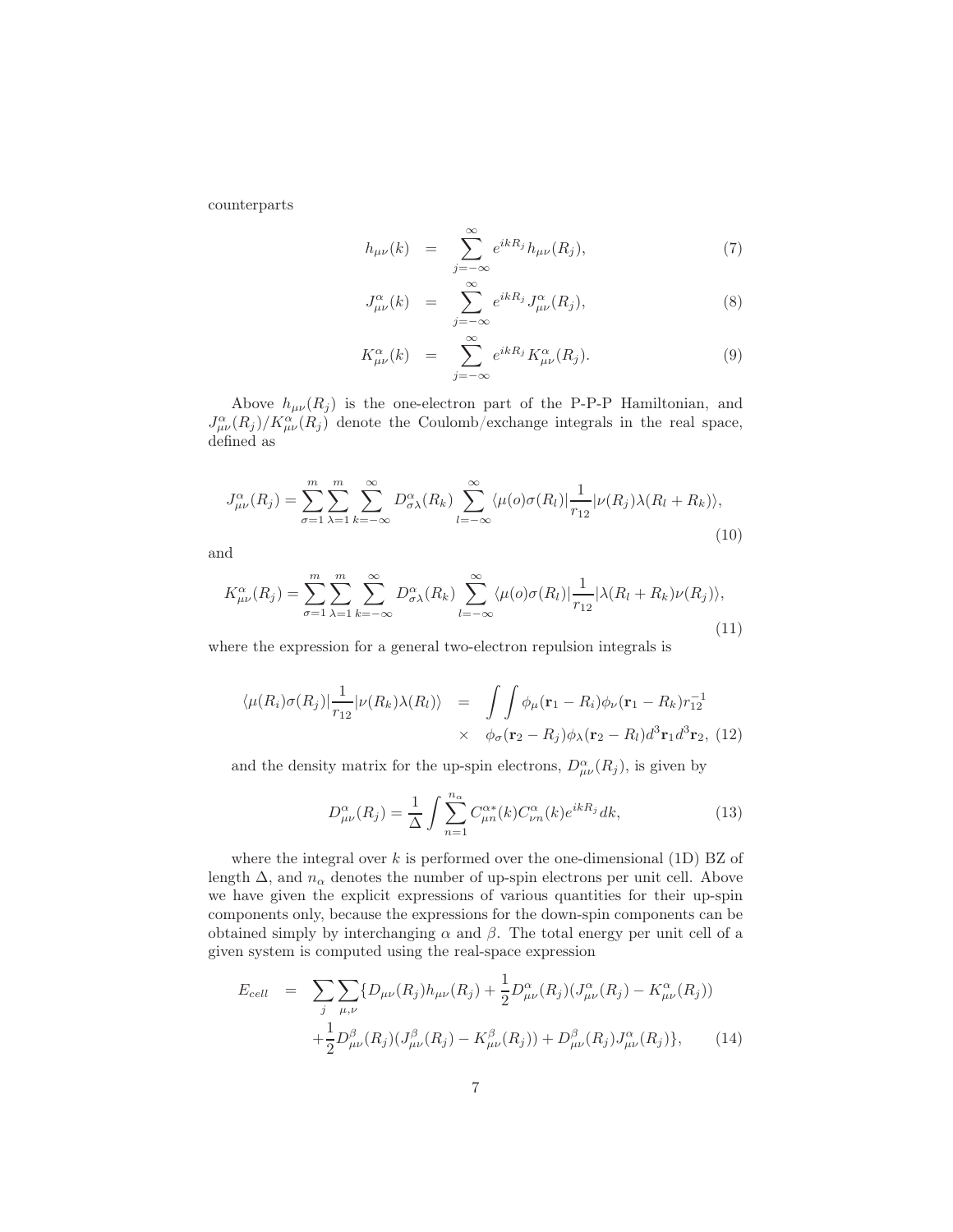where  $D_{\mu\nu}(R_j) = D_{\mu\nu}^{\alpha}(R_j) + D_{\mu\nu}^{\beta}(R_j)$ , denotes the total density matrix of the system. The expressions of the two-electron integrals appearing in Eqs. [10](#page-6-0) and [11](#page-6-1) are of the most general type, however, in case of the P-P-P model (*cf*. Eq. [1\)](#page-4-1) only density-density type of e-e repulsion terms are included, which implies

<span id="page-7-0"></span>
$$
\langle \mu(R_i)\sigma(R_j)|\frac{1}{r_{12}}|\nu(R_k)\lambda(R_l)\rangle = \delta_{\mu\nu}\delta_{\sigma\lambda}\delta_{R_iR_k}\delta_{R_jR_l}V_{\mu(o)\lambda(R_j-R_i)}
$$
(15)

where  $V_{\mu(0)\lambda(R_j-R_i)}$  implies that expression is calculated using Eq. [2,](#page-4-2) assuming that the  $\mu$ -th basis function is located in the reference unit cell while the  $\lambda$ -th basis function is in the cell with location  $R_j - R_i$ . After the simplification of Eq. [15,](#page-7-0) evaluation of  $J^{\alpha}_{\mu\nu}(R_j)$  and  $K^{\alpha}_{\mu\nu}(R_j)$  becomes quite easy: (a) in Eq. [10](#page-6-0) only an infinite lattice sum over  $R_l$  needs to be performed, which is done by including a large number of terms, and (b) in Eq. [11](#page-6-1) both the sums for  $R_k$  and  $R_l$  reduce to one term each. The convergence of our calculations with respect to these lattice sums was tested extensively.

The UHF equations of the system, leading to the band structure  $(\epsilon_n^{(\alpha)}(k)/\epsilon_n^{(\beta)}(k)),$ and the correpsponding Bloch orbitals, are obtained by solving Eq[.5,](#page-5-1) and its  $\beta$ spin counterpart, by iterative diagonalization technique at a set of  $k$ -points, until the total energy per cell of the system (*cf*. Eq. [14\)](#page-6-2) converges. During the self-consistent HF iterations, the integration over the BZ is performed using the Gauss-Legendre quadrature technique as suggested by André *et al*.(author?) [\[54\]](#page-31-20), with the additional flexibility that the number of points used for the quadrature can be chosen by the user.

In order to perform calculations in the presence of a static external electric field to simulate the gate bias, one can solve the HF equations using a modified Fock operator under the electric dipole approximation by introducing the corresponding term containing the uniform electric field E. The modified Fock operator of the system is then given by

$$
F_{efield}^{\alpha} = F^{\alpha} - \mu.E = F^{\alpha} + |e|E.r,
$$
\n(16)

where  $F^{\alpha}$  is the unperturbed Fock operator for the up-spin electrons in the absence of the electric field, e represents the electronic charge,  $\mu = -e\mathbf{r}$ , is the dipole operator, and r is the position operator for which the usual diagonal representation is employed.

## *2.3. Density of states*

The density of states (DOS) is obtained using the well-known expression

<span id="page-7-1"></span>
$$
\rho(\epsilon) = C \sum_{i} \int e^{-(\epsilon - \epsilon_i(k))^2 / 2\gamma^2} dk \tag{17}
$$

where  $\epsilon$  is energy at which DOS is computed,  $\epsilon_i(k)$  is the energy of *i*-th orbital at a given k point, $\gamma$  is the broadening parameter, and C includes the rest of the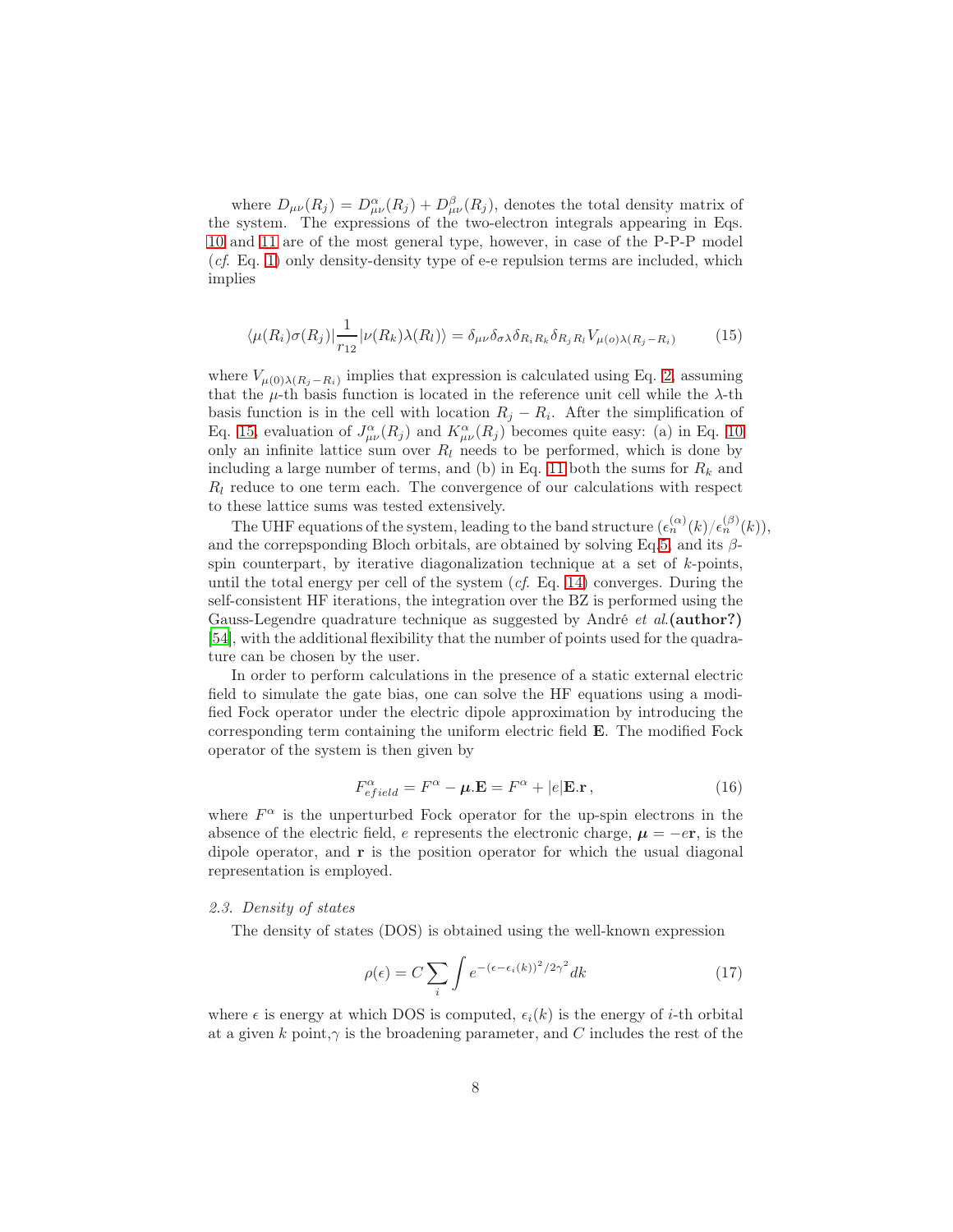constants. The integration over  $k$  is performed over the 1D BZ, and summation over  $i$  includes all the Bloch orbitals of the system. In our calculations we set  $C = 1$  to obtain the DOS in the arbitrary units.

# *2.4. Theory of optical absorption*

The optical absorption spectrum of the incident radiation polarized in  $x$  or  $y$  direction is computed in the form of the corresponding components of the imaginary part of the dielectric constant tensor, i.e.,  $\epsilon_{ii}(\omega)$ , using the standard formula

<span id="page-8-1"></span>
$$
\epsilon_{ii}(\omega) = C \sum_{v,c} \int \frac{|\langle c(k)|p_i|v(k)\rangle|^2}{\{(E_{cv}(k) - \hbar\omega)^2 + \gamma^2\}E_{cv}^2(k)}dk,\tag{18}
$$

where  $p_i$  denotes the momentum operator in the *i*-th Cartesian direction,  $\omega$ represents the angular frequency of the incident radiation,  $E_{cv}(k) = \epsilon_c(k)$  –  $\epsilon_v(k)$ , with  $\epsilon_c(k)$  ( $\epsilon_v(k)$ ) being the conduction band (valence band) eigenvalues of the Fock matrix,  $\gamma$  is the line width, while C includes rest of the constants. Assuming that the valence band eigen state  $|v(k)\rangle$  is expressed as (*cf.* Eq. [3,](#page-5-0) ignoring the spin orientation)

$$
|v(k)\rangle = \sum_{\mu} C_{\mu v}(k) |\chi_{\mu}(k)\rangle,
$$

with a similar expression for the conduction band eigen states  $|c(k)\rangle$ . The momentum matrix elements  $\langle c(k)|p_i|v(k)\rangle$  needed to compute  $\epsilon_{ii}(\omega)$ , for a 1D periodic system, can be calculated using the formula,(author?) [\[55](#page-31-21)]

<span id="page-8-0"></span>
$$
\langle c(k)|p_i|v(k)\rangle = \delta_{i,1} \frac{m_0}{\hbar} \sum_{\mu,\nu} C_{\nu c}^*(k) C_{\mu v}(k) \frac{\partial}{\partial k} H_{\nu \mu}(k) + \frac{im_0(\epsilon_c(k) - \epsilon_v(k))}{\hbar} \sum_{\mu,\nu} C_{\nu c}^*(k) C_{\mu v}(k) d_{\mu \nu}^{(i)}, \quad (19)
$$

where  $\delta_{i,1}$  implies that the term is nonzero when i denotes the periodicity direction (x direction),  $m_0$  is the free-electron mass,  $\frac{\partial}{\partial k}H_{\nu\mu}(k)$  represents the derivative of the Hamiltonian (Fock matrix, in the present case) with respect to k,  $d_{\mu\nu}^{(i)}$  denotes the matrix elements of the *i*-th component of the position operator d defined with respect to the reference unit cell, and accounts for the so-called intra-atomic contribution(author?) [\[55\]](#page-31-21). Note that Eq. [19](#page-8-0) can also be used to compute the matrix element  $\langle c(k)|p_y|v(k)\rangle$  needed to calculate the absorption spectrum for the y-polarized light for GNRs (which are periodic only in the  $x$  direction), by setting the first term on its right hand side to zero, and retaining the contribution only of the second term. In these calculations,  $\frac{\partial}{\partial k}H_{\nu\mu}(k)$  was computed numerically, while the usual diagonal representation was employed for the **d** operator. Furthermore, we set  $C = 1$  in all the cases to obtain the absorption spectra in arbitrary units.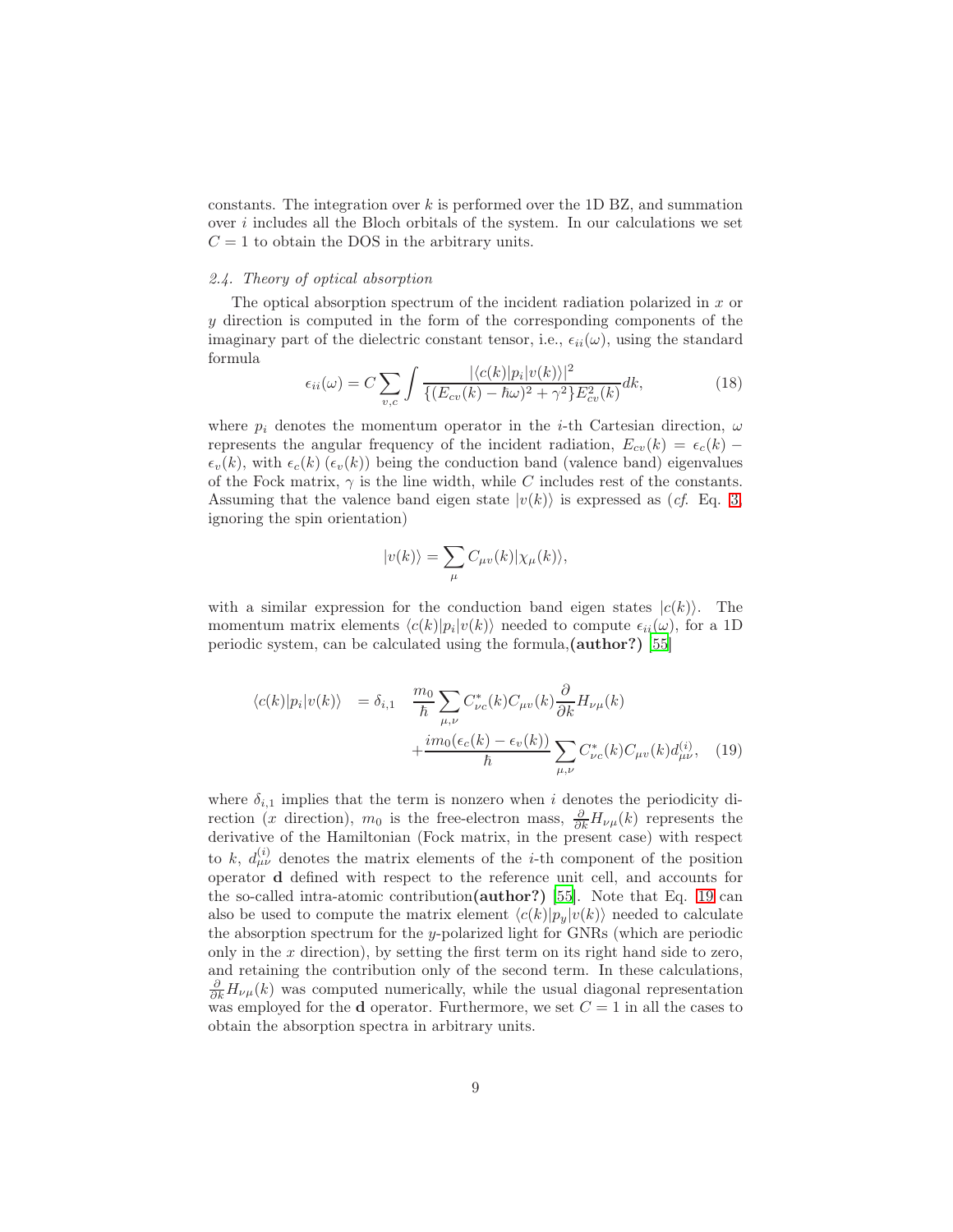## <span id="page-9-0"></span>3. Description of the Program

Theoretical formalism described in the preceding section has been implemented numerically in a computer program called "ppp\_bulk.x" using the Fortran 90 (F90) programming language. Advanced features of F90, such as the dynamic memory allocation, modules, etc,. have been used to improve the efficiency of the code. Architecture independent numerical precision is used for portability of the code across different computer architectures. This program is capable of doing both the tight binding as well as P-P-P model calculations. Using a small number of input parameters such as the positions of the atoms in the unit cell, lattice translation vector, hopping and P-P-P Coulomb parameters etc., ppp\_bulk.x determines the band structure, density of states, joint density of states, optical and electro absorption spectrum for 1D periodic  $\pi$ -conjugated systems. As mentioned earlier, the lattice sums are performed in real space by including a large number of unit cells, and integration along the BZ was performed using the Gauss-Legendre quadrature approach(author?) [\[54](#page-31-20)]. The convergence of SCF iterations is slow for systems with large number of electrons, therefore, we have also implemented the method of damping to speed up the convergence.

Our computer code consists of the main program, and various subroutines. Optionally, the user can link to the LAPACK/BLAS libraries, whose diagonalization routines can be used by our program. In the following we briefly describe the main program, as well as each subroutine/function.

#### *3.1. Module MTYPES*

In this module the precision of REAL variables used throughout the program is defined. This will facilitate machine independent precision for REAL variables.

# *3.2. Module MCOMMONDATA*

Global data shared by several routines in the program is defined in this module.

## *3.3. Main program PPP\_BULK*

This is the main program of our package for performing electronic structure calculations within a semiempirical TB formalism for 1D periodic systems. It calls other subroutines to accomplish various tasks.

## *3.4. Subroutine INPUT*

This routine reads input data such as which Hamiltonian to use, its parametrization, total number of atoms in the unit cell, their Cartesian coordinates, 1D lattice constant, and number of  $k$ -points  $(n_k)$  for BZ sampling *etc*. Besides, this subprogram reads the options to perform various types of calculations such as tight binding, RHF, UHF *etc*. This subroutine also reads the components of external electric field in the units of  $V/\text{\AA}$ , if calculations for a gated configuration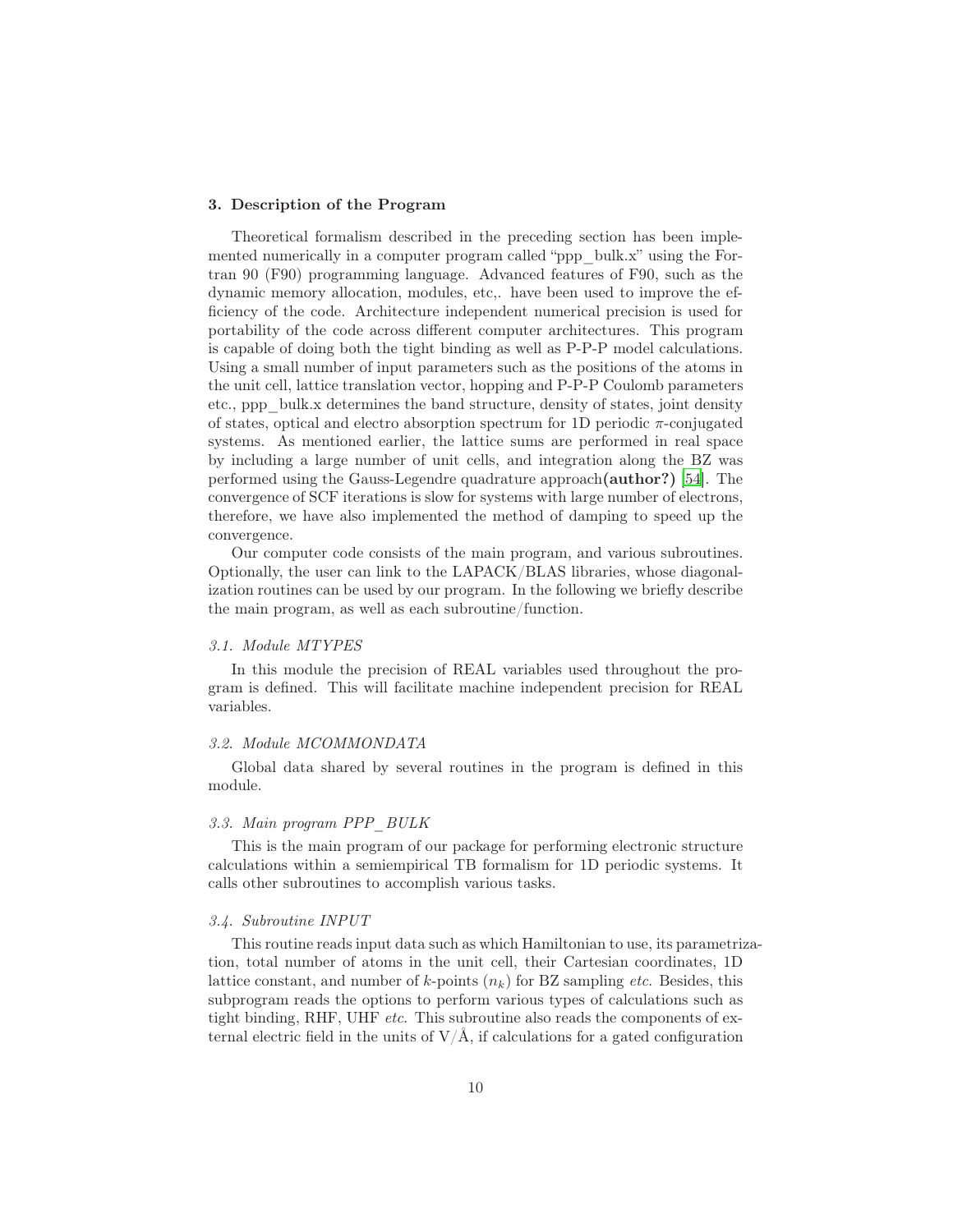need to be performed. Alternatively, by calling other routines, one can generate coordinates of some important structural units such as AGNRs and ZGNRs of different widths to facilitate an easy realization of the GNR under consideration. In addition, various arrays are allocated dynamically and deallocated after the desired task is completed.

#### *3.5. Subroutine GNR\_RATOM*

This routine generates the coordinates of various atoms in the unit cell of the given GNR, based upon the user specified data consisting of the type of GNR (AGNR or ZGNR), its width, and the nearest-neighbor bond length. It also computes the lattice translation vector.

# *3.6. Subroutine ERROR*

This routine writes out a fatal error message to a user specified logical unit, and stops the execution of the code.

#### *3.7. Subroutine SORT*

This routine, adapted from Ref.(author?) [\[56\]](#page-31-22), generates an array in which distances between different pairs of atoms in the system are stored in the ascending order.

## *3.8. Subroutine GET\_NN*

This routine uses the array generated by subroutine SORT to computes the distance between pair of atoms which are nearest neighbors (NN), second NN, third NN and so on depending the number of unique hoppings defined.

# *3.9. Subroutine get\_NTij*

This subroutine computes the total number of hopping matrix elements connecting various atomic sites in the system.

# *3.10. Subroutine HOPPING*

This routine generates the hopping matrix elements connecting various sites. Hopping matrix elements are assigned for a pair of atoms depending on the distance between them. The unique hopping matrix elements are defined by user in the input file starting from NN atoms, followed by the second NN atoms, and so on.

## *3.11. Subroutine IJPK*

This subroutine is used to pack the row index i and column index i of an element of the upper triangle of a real symmetric matrix into an integer corresponding to its location in a 1D array.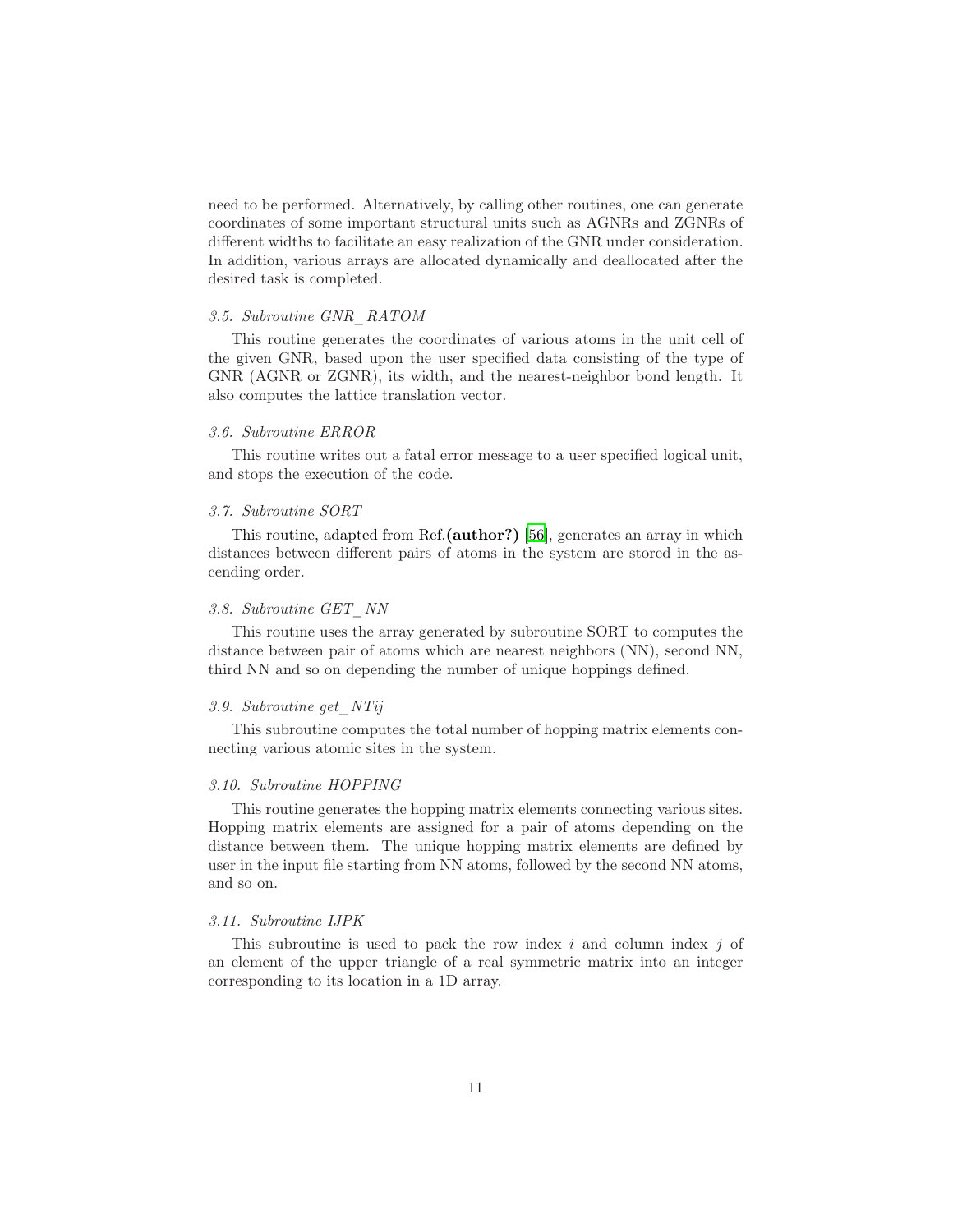#### *3.12. Subroutine INVIJPK*

The task of this subroutine is just the reverse of the subroutine IJPK, *i.e.*, it is used to unpack the integers  $i$  (row index) and  $j$  (column index) from the location of the corresponding matrix element of an upper-triangular symmetric matrix packed in a 1D array.

#### *3.13. Subroutine CHEKEDGE*

This subroutine is used to find whether a given site lies on the edge or in the interior of the system. It calculates the NN for the given site, and if  $NN = 2$ then it is regarded as an edge site, and if  $NN = 3$  then it is a site in the interior of the system.

## *3.14. Subroutine FILOPN*

This subroutine is meant for opening a file which may either be new or old.

## *3.15. Subroutine FILCLS*

This subroutine is meant for closing an already open file.

# *3.16. Function DOTPD*

This function calculates the dot product between two given vectors.

#### *3.17. Subroutine GETNA*

Assuming that a given lattice vector  $(r)$  is in the form  $r = na$  and finds the integer  $n$ , where  $a$  is the primitive vector of the lattice.

#### *3.18. Subroutine PPP\_PARA*

This subroutine generates parameters associated with the P-P-P Hamiltonian, as per the user choice.

#### *3.19. Subroutine PRINTR*

This subroutine prints the coordinates of the unit cell in an output file called 'unitcell.xsf', which can viewed using the visualization packages such as xcrysden(author?) [\[57\]](#page-32-0). Additionally it also generates an output file called 'system.xsf' in which coordinates of atoms in several unit cells are printed for viewing the periodic system under consideration.

## *3.20. Subroutine CELL\_DRV*

This is the driver routine for generating the unit cell related data by calling another subroutine named 'cell\_1d'.

# *3.21. Subroutine CELL\_1D*

Starting with the primitive cell and the lattice vector related data, it generates the coordinates of all the cells and atoms included in the calculations. This data is useful when lattice sums, to account for the long-range Coulomb interactions, are performed.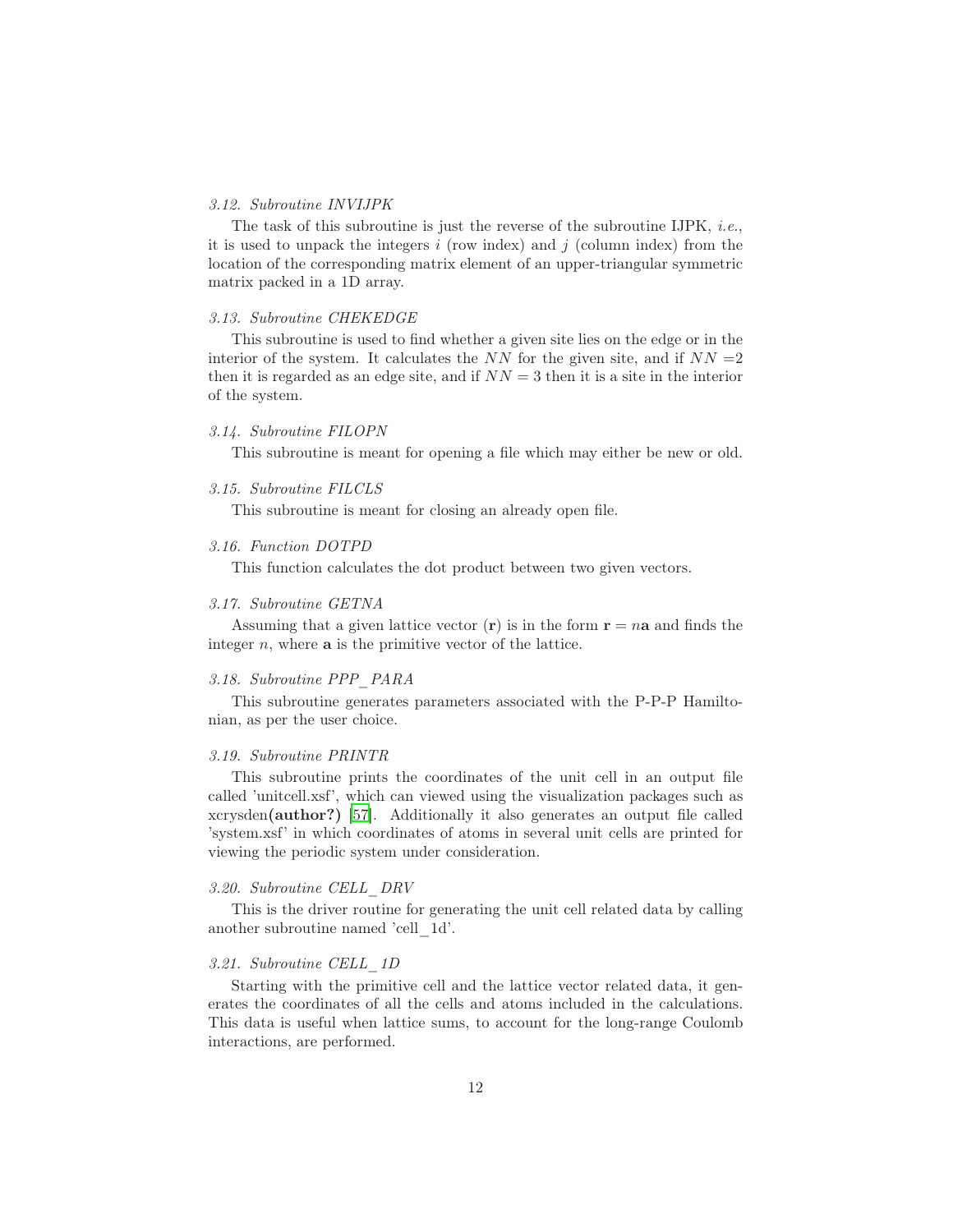## *3.22. Subroutine MATEL\_R*

This is the master routine meant for generating the one- and two-electron matrix elements in the real space, with, or without, the external electric field. This is done based upon the data specified by the user in the input file such as the Hamiltonian under consideration, Coulomb parameters to be used (if any), hopping matrix elements connecting various sites, *etc*.

#### *3.23. Subroutine READ\_Ri*

This routine reads the coordinates of atoms in different unit cells, generated by the routine cell\_1d, for performing real space lattice sums.

#### *3.24. Subroutine Makntpq*

This routine arranges the unit cells in an order required for performing realspace lattice sums. The reference unit cell is numbered '0', the unit cells to the right of reference unit cells are identified labeled with positive integers, and the unit cells to its left are labeled with negative integers.

#### *3.25. Subroutine Maktmat*

This routine stores the hopping matrix elements in a translationally invariant format. In this format each hopping element is stored as  $t_{ij}(ipq)$ , where orbital i is assumed to be in the cell at location  $ipq$ , while orbital j is in the reference cell.

## *3.26. Subroutine NUCNUC*

This subroutine computes real space nucleus-nucleus repulsion term for the P-P-P model.

## *3.27. Subroutine ELE\_NUC*

This subroutine computes real space electron-nucleus repulsion term for the P-P-P model.

# *3.28. Subroutine COULOMB*

This subroutine computes the long-range Coulomb part of the e-e repulsion term  $J_{\mu\nu}(R_i)$  (*cf.* Eq. [10\)](#page-6-0) for the P-P-P model.

#### *3.29. Subroutine EXCHANGE*

This subroutine computes the long-range exchange part of the e-e repulsion term  $K_{\mu\nu}(R_i)$  (*cf.* Eq. [11\)](#page-6-1) corresponding to the P-P-P Hamiltonian.

## *3.30. Subroutine gen\_Kmesh*

This subroutine creates  $k$ -points in the positive part of the first BZ of a 1D system, between the limits 0 and  $\pi$ . Various k-points are non-equidistant, and chosen in accordance with the Gauss-Legendre quadrature. The BZ integration is performed for the dimensionless variable ka, a being the lattice constant.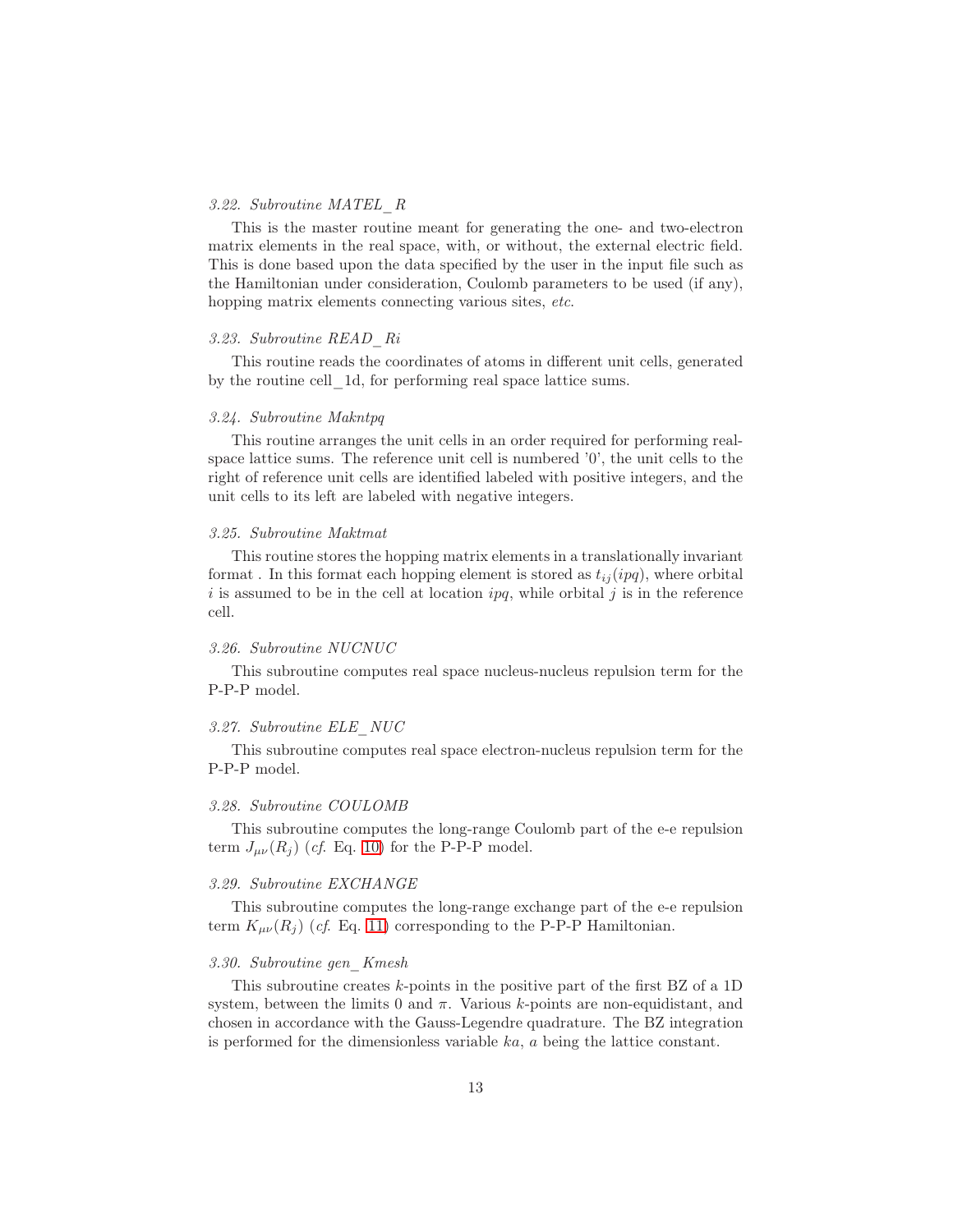#### *3.31. Subroutine GAULEG*

This subroutine generates the roots and weights needed for the Gauss-Legendre quadrature meant for BZ integration.

#### *3.32. Subroutine SCF\_DRV*

This is the driver routine for carrying out the iterative self-consistent field (SCF) calculations.

## *3.33. Module MSCF\_VAR*

This module defines the variables common to routines that perform SCF iterations. In addition, subroutines for allocation and deallocation of several arrays are also defined in this module.

# *3.34. Subroutine SCF\_RHF*

This subroutine solves the RHF equations for the system under consideration in a self-consistent manner, using the iterative diagonalization procedure at each k-point, and returns the canonical SCF orbitals, their eigenvalues, and the total energy per unit cell of the system. The arrays which are needed during the calculations are allocated before the calculations begins, and are deallocated upon its completion. Before the first iteration, Hückel model Hamiltonian is diagonalized to obtain a set of starting orbitals. Subsequently, the Fock matrix corresponding to those orbitals is constructed, and diagonalized. The process is repeated until the self-consistency is achieved. Depending upon the choice of the user, the eigenvalues and eigen vectors can be obtained using either the ZH-PEV subroutine from the LAPACK/BLAS library, or the inbuilt HOUSEH\_C subroutine(author?) [\[58\]](#page-32-1), based upon the Householder diagonalization scheme.

# *3.35. Subroutine SCF\_UHF*

This subroutine is exactly the same in its logic and structure as the previously described SCF\_RHF, except that the task of this routine is to solve the UHF equation for the system under consideration. Different Fock matrices for the  $\alpha$  and the  $\beta$  spin are constructed and diagonalized in each iteration, until the self-consistency is achieved. Eigenvalues and eigen vectors are computed using the routine ZHPEV/HOUSEH\_C. The iterations are stopped once the total UHF energy of the system converges to within a user defined threshold.

#### *3.36. Subroutine COMMUL*

This subroutine computes the product of two complex numbers, and returns the real and imaginary parts of the product, separately.

## *3.37. Subroutine GRADFK*

This subroutine finds the k-space derivative of Fock matrix  $\left(\frac{\partial F(k)}{\partial k}\right)$ , using the central difference formula. Recall that  $\frac{\partial F(k)}{\partial k}$  is needed to evaluate the momentum matrix elements (*cf*. Eq. [19\)](#page-8-0) required for computing the linear optical absorption spectrum.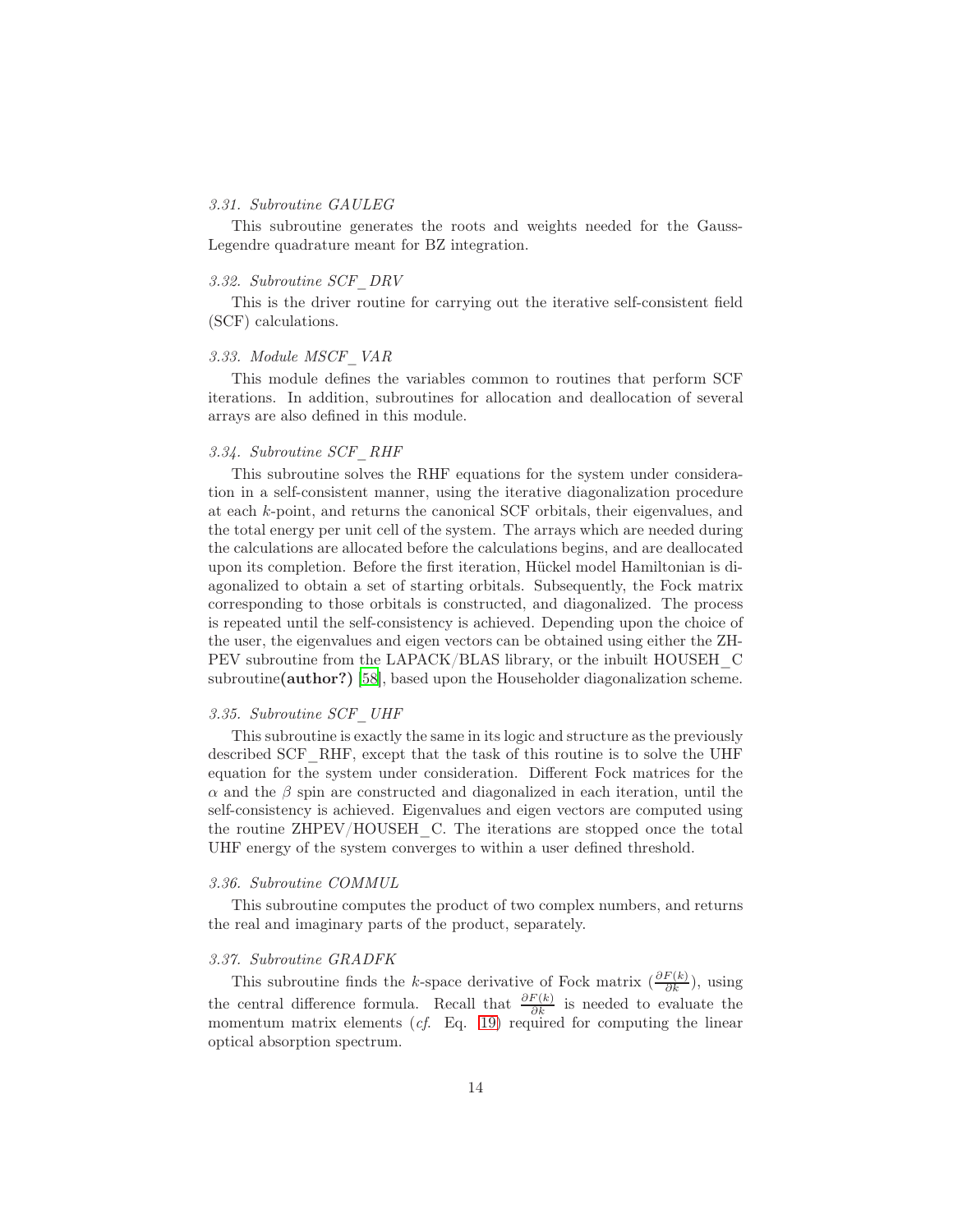#### *3.38. Subroutine BAND*

This subroutine computes the band structure of the system by diagonalizing the converged Fock matrix at a large number of uniformly-spaced set of  $k$ points. For the purpose, the Fock matrix at those k points is obtained by Fourier transforming converged Fock matrix in the real space. The Fock matrix in the  $k$ -space is diagonalized using the subroutine ZHPEV/HOUSEH  $\,$  C to obtain its eigenvalues and eigen vectors.

# *3.39. Subroutine PRINT\_Ek*

In this routine, the eigenvalues of the Fock matrix obtained in the subroutine BAND are written in various ASCII files. If the calculation was an RHF one, then the data is written in the file named 'bands.dat', while for the UHF calculations the up-spin eigenvalues are written in the file 'bandsUP.dat', and the down-spin ones in the file 'bandsDOWN.dat' . These files can be used for plotting the band structure using the standard graphics packages such as xmgrace(author?) [\[59\]](#page-32-2) or gnuplot(author?) [\[60](#page-32-3)].

# *3.40. Subroutine DOS*

This subroutine computes the density of states (DOS) and writes it in an ASCII file named 'dos.dat'. The input to the routine consists of the energy windows, and the broadening parameter (*cf*. Eq. [17\)](#page-7-1).

#### *3.41. Subroutine OPTICS*

This is the master routine meant for evaluating the optical absorption spectrum. Several other subroutines are called in this routine to perform specific tasks. The range of frequencies over which the spectrum is to be computed, along with the line width, are read from the input file. The calculated spectrum is written in output files called 'sigma\_x.dat' for incident radiation polarized along x-axis, and 'sigma\_y.dat', for incident radiation polarized along y-axis, respectively. Furthermore, the joint-density of stats is written in the file named 'jdos.dat'. The data in all these files can be visualized using packages xmgrace(author?) [\[59\]](#page-32-2) or gnuplot(author?) [\[60\]](#page-32-3). In addition, several output files named 'sigma\_mn.dat', where band-specific optical absorption spectra, due to transition from the  $m^{th}$  valence band to the  $n^{th}$ conduction band, are also generated.

#### *3.42. Subroutine SINCOS*

This routine computes  $\cos(kR_i)$  and  $\sin(kR_i)$  for various values of k and  $R_i$ , needed for performing the Fourier transforms of various quantities.

#### *3.43. Subroutine makGmat*

This routine constructs the electron repulsion part of Fock matrix for the RHF calculations performed within the P-P-P model Hamiltonian.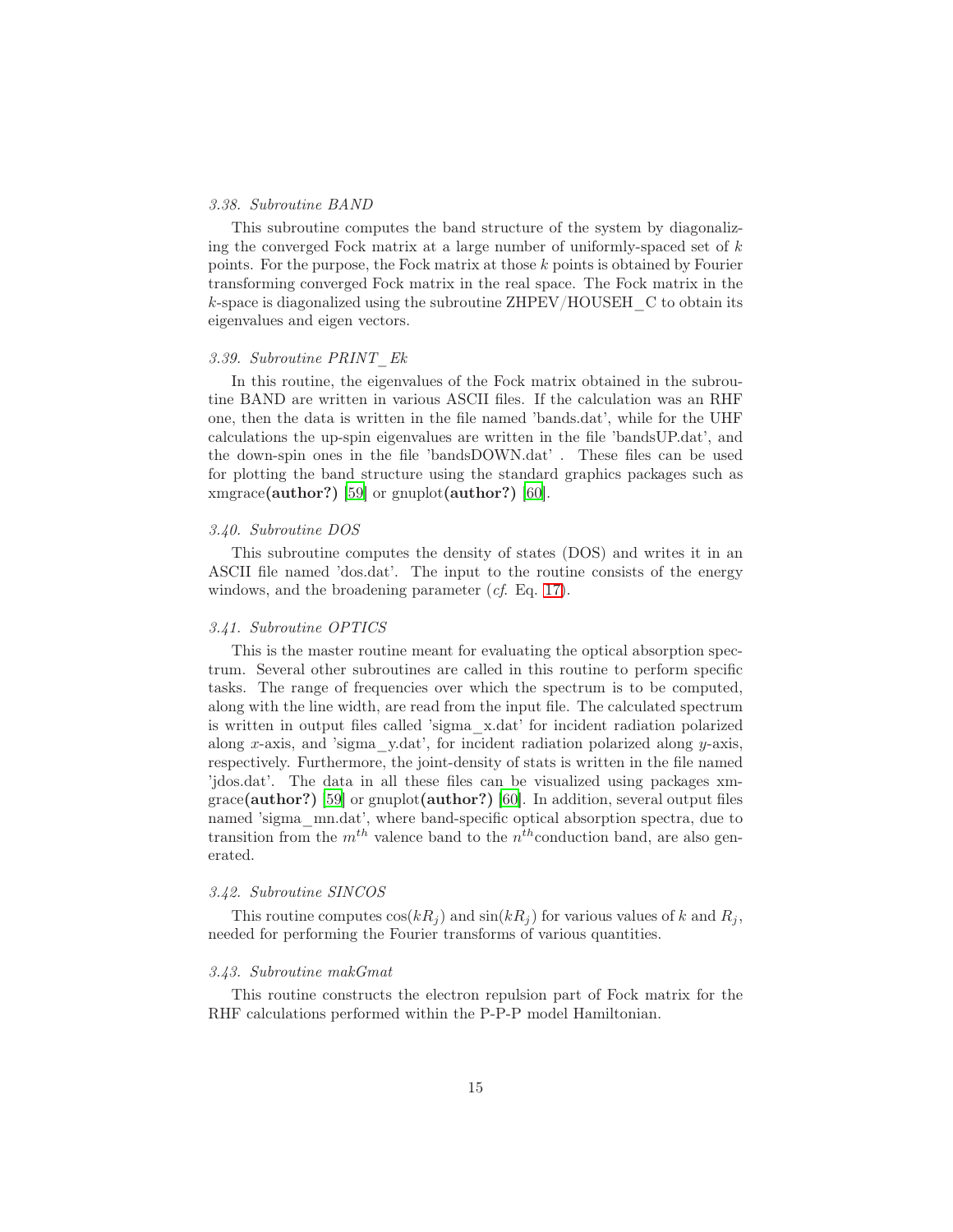## *3.44. Subroutine makGmat\_UHF*

This subroutine is analogous to the routine makGmat, the only difference being that it constructs the repulsion matrix separately for the up- and the down-spin electrons, and is called when UHF (as against RHF) calculations are needed.

## *3.45. Subroutine FOUTRA*

This subroutine performs a Fourier transforms on a given complex operator, either from the k-space to the r-space, or vice versa, depending upon the value of the input variable 'iflag'. Because the systems under consideration are 1D, the BZ integration is performed only in the positive part of the BZ, as the contribution of the negative part of the BZ is same as that from the positive part.

## *3.46. Subroutine HOUSEH\_C*

This subroutine, which originally belongs to the EISPACK library(author?) [\[58\]](#page-32-1), is used for diagonalizing the Fock matrix at different k points to obtain its eigenvalues and eigenvectors. For the purpose, the Householder diagonalization approach is utilized(author?) [\[58](#page-32-1)].

## *3.47. Subroutine DENK\_RHF*

This subroutine constructs the density matrix in the  $k$  space, using the Bloch orbitals for the closed-shell systems, assuming that the orbitals are doubly occupied.

## *3.48. Subroutine DENK\_UHF*

This subroutine performs the same function for UHF calculations, which the routine DENK RHF performs for the RHF calculations. It generates different density matrices for the orbitals with  $\alpha$  and  $\beta$  spins, and also obtains the total density matrix by adding them.

## *3.49. Subroutine SYMMAT*

This subroutine multiplies the off-diagonal Fock matrix elements of a realsymmetric matrix by a factor of 2 to enforce the upper-triangular nature of the matrix.

# *3.50. Subroutine xMMEcv*

Using  $\frac{\partial F(k)}{\partial k}$  computed in the subroutine 'GRADFK', this subroutine computes the momentum matrix element  $\langle c(k)|p_x|v(k)\rangle$  defined in Eq[.19](#page-8-0) for incident radiation polarized along the x-direction.

## *3.51. Subroutine yMMEcv*

This subroutine computes the momentum matrix element  $\langle c(k)|p_y|v(k)\rangle$  defined in Eq[.19](#page-8-0) for the incident radiation polarized along the y-direction.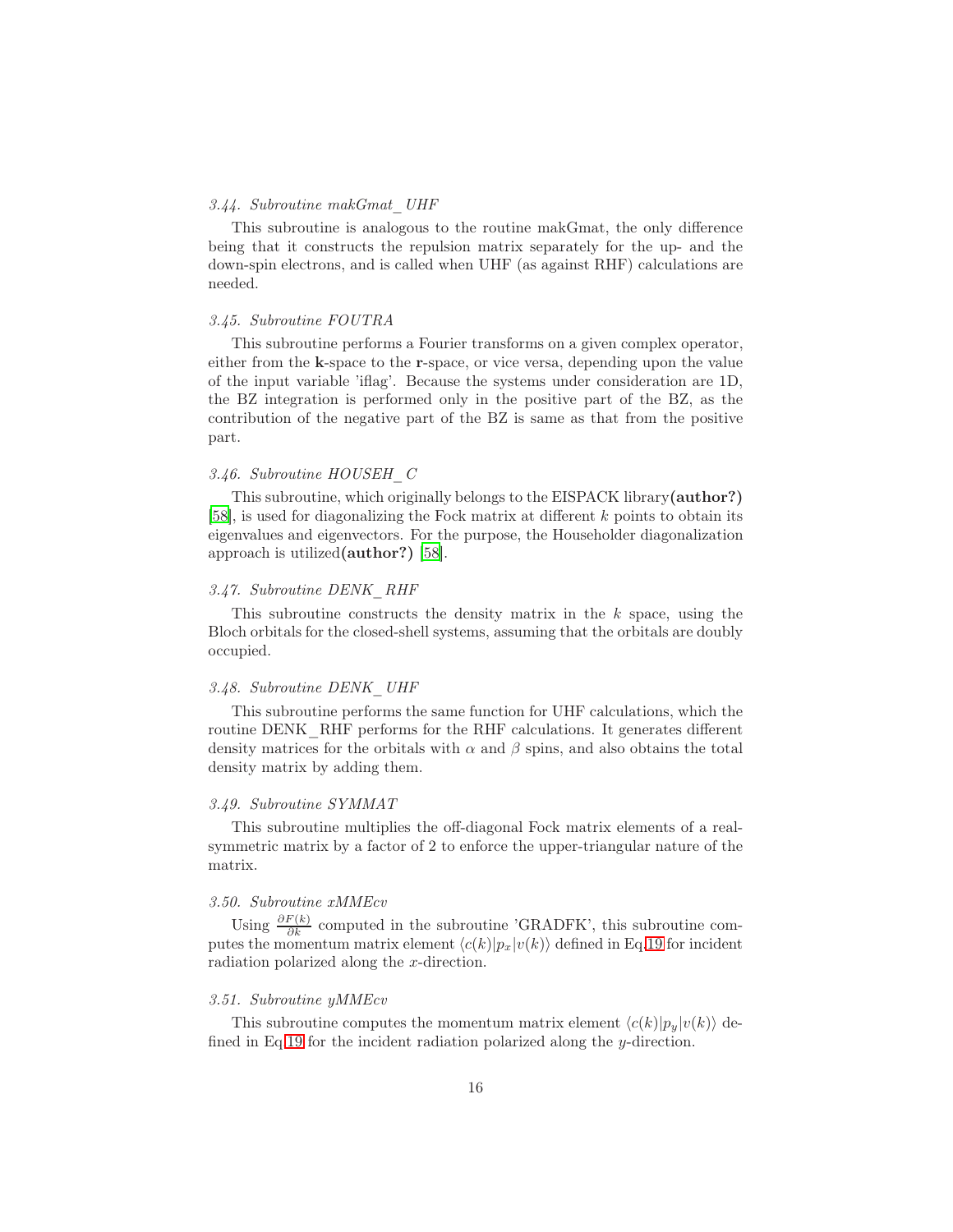## *3.52. Function LINESHAPE*

This function computes the Lorentzian line shape, inputs are line width, frequency of the incident radiation, and the energy difference between the conductionand valence-band eigenvalues, at a given k-point.

## *3.53. Subroutine SIGMA\_ABSORB*

This routine evaluates the optical absorption spectrum defined in Eq[.18.](#page-8-1)

#### *3.54. Subroutine printTimeDate*

This subroutines uses the Fortran 90 intrinsic routine DATE\_AND\_TIME to print date and time.

## *3.55. Subroutine bloch\_out*

This subroutine generates an output file named 'bloch.dat', in which the eigenvectors are written in the binary format.

#### <span id="page-16-0"></span>4. Installation, input files, output files

We believe that the installation and execution of the program, as well as preparation of suitable input files is fairly straightforward. Therefore, we will not discuss these topics in detail here. Instead, we refer the reader to the README file for the details related to the installation and execution of the program. Additionally, the file 'manual.pdf' explains how to prepare a sample input file. Several sample input and output files corresponding to various example runs are also provided with this package.

#### <span id="page-16-1"></span>5. Results and Discussions

In this section we demonstrate the abilities of our code by presenting results for some 1D  $\pi$ -conjugated systems such as t-PA, PPP, AGNR-11, AGNR-14, ZGNR-8 (ZGNR- $N_Z$ , denotes a ZGNR with  $N_Z$  zigzag lines across the width), and ZGNR-10. Unless otherwise specified, all the calculations are performed using the screened parameters with  $U = 8.0$  eV and  $\kappa_{i,j} = 2.0$   $(i \neq j)$  and  $\kappa_{i,i} = 1$ . However, later on we examine the influence of Coulomb parameters on the band structure of GNRs. In order to benchmark our code, first we use it to compute the total energy per unit cell  $(E_{cell})$  for t-PA and the polymer PPP, and compare it with the results obtained using our earlier P-P-P code meant for finite systems(author?) [\[47\]](#page-31-13), with the increasing system size. We also analyze the convergence of the total energy/cell with respect to the total number of  $k$  points  $(n_k)$  used for the BZ integration, number of cells considered for summation of exchange integral  $(n_{exc}, cf.$  Eq. [11\)](#page-6-1), by means of calculations on AGNR-6. Furthermore, we present our results for the band structure, density of states, linear optical absorption spectrum of some of the systems mentioned above. The calculations and analysis of the electric filed driven half-metallicity of ZGNR-14 and the electro-absorption(EA) spectrum of ZGNR-8 are also presented.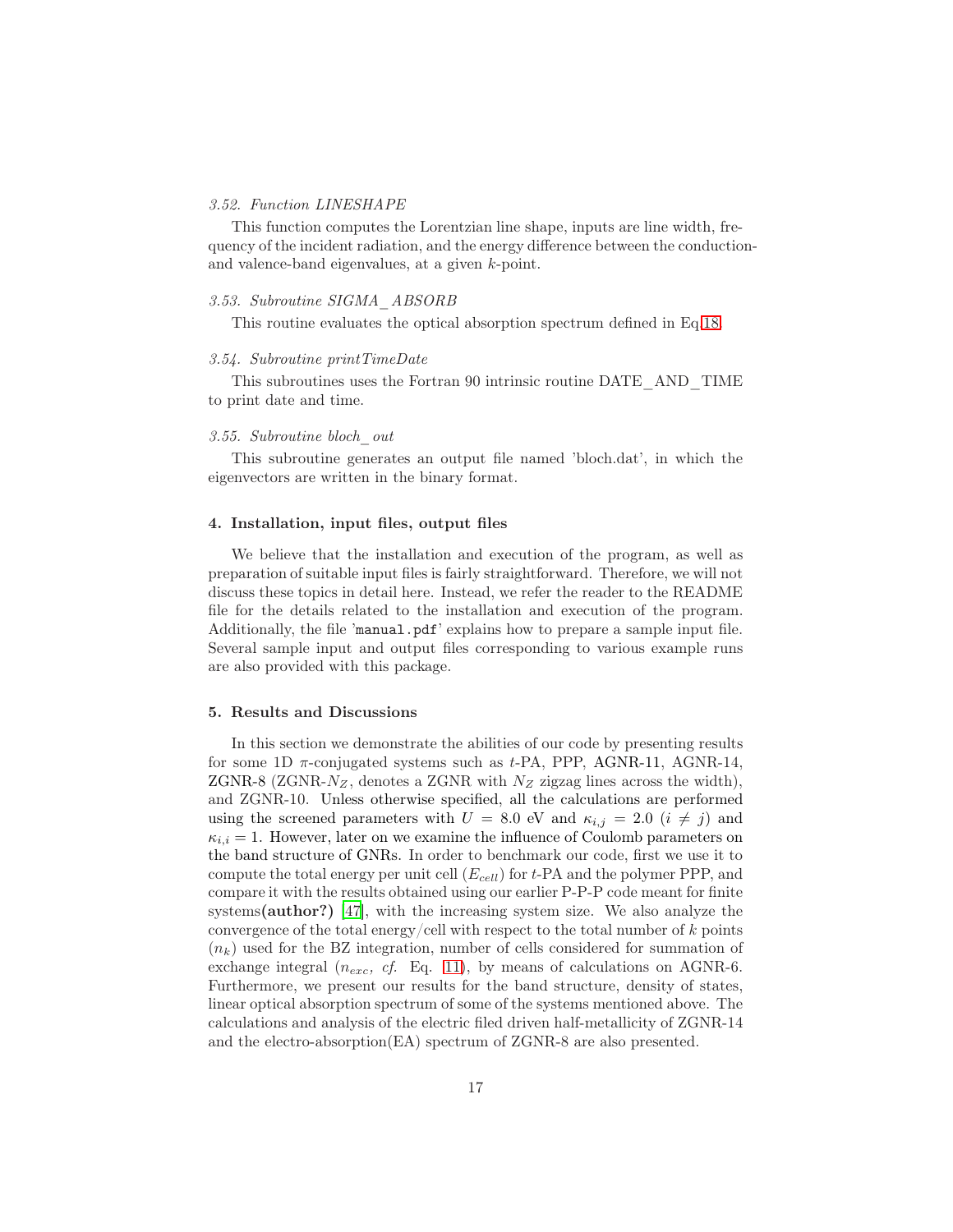<span id="page-17-0"></span>Table 1: Variation of total energy (in eV) per unit cell  $(E_{cell})$  of t-PA and PPP with the number of unit cells  $(N)$  obtained using our earlier P-P-P code for finite systems(author?) [\[47](#page-31-13)], compared with the result for the infinite polymer obtained by the present code (last column).

|                       |          |          |          |          | System $N = 5$ $N = 10$ $N = 50$ $N = 100$ Infinite Polymer (This work) |
|-----------------------|----------|----------|----------|----------|-------------------------------------------------------------------------|
| $t$ - $\overline{PA}$ | $-3.20$  | $-3.30$  | $-3.38$  | $-3.39$  | $-3.40$                                                                 |
| PPP                   | $-11.66$ | $-11.73$ | $-11.79$ | $-11.79$ | -11.81                                                                  |

#### *5.1. Total energy*

The variation of total energy per unit cell,  $E_{cell}$  for finite fragments of t-PA and PPP with the increasing number of cells  $(N)$  obtained using our earlier P-P-P code for the finite systems(author?) [\[47\]](#page-31-13) is tabulated in Table [1,](#page-17-0) while the  $E_{cell}$  for the same systems in the infinite polymer limit, obtained by the present code ppp\_bulk.x, is presented in the last column of the table. The t-PA was considered in its dimerized configuration, with the single (double) bond length of  $1.45\text{\AA}(1.35\text{\AA})$ , and the corresponding hopping matrix element to be 2.232 eV (2.568 eV). In case of the polymer PPP, the intra-phenyl C-C bond length was taken to be 1.4 Å with the corresponding hopping of 2.46 eV, while the length of the single bond connecting neighboring phenyl rings was assumed to be  $1.54 \text{ Å}$ , along with the associated hopping of 2.23 eV. From table [1](#page-17-0) it is evident that, the there is excellent agreement between the two sets of calculations, which gives us confidence about the essential correctness of our code.

Next, we examine the convergence of  $E_{cell}$  for AGNR-6 with the increasing values of k points  $(n_k)$  used for BZ integration (Fig. [1\(](#page-18-0)a)) and with the increasing values of the number of unit cells in the exchange sum,  $n_{exc}$  (Fig. [1\(](#page-18-0)b)). The nearest-neighbor (NN) hopping was chosen to be  $t = 2.7$  eV. From Fig. [1](#page-18-0) it is obvious that: (a)  $E_{cell}$  converges at about  $n_k = 25$ , and remains insensitive to further increase in the value  $n_k$ , and (b)  $E_{cell}$  converges rapidly with  $n_{exe}$  and convergence is achieved for  $n_{exe} = 10$ . In both cases we have considered about 10000 cells to evaluate the Coulomb part of two electron integrals (*c.f* Eq[.10\)](#page-6-0). For rest of the calculations we have chosen the values :  $n_k = 50$  and  $n_{exe} = 24$ .

## *5.2. Band structure and the Density of States*

Our code can also be used to perform band structure calculations, along with the associated DOS using the TB model, as well as the P-P-P model, employing both the RHF and the UHF methods. In what follows below, we present the band structure and DOS for a few of the systems, computed using our code.

#### *5.2.1.* Trans*-polyacetylene*

The band structure of the dimerized *t*-PA obtained by the P-P-P-RHF method is presented in Fig. [2](#page-19-0) (a), with the Fermi energy  $(E_F)$  set to 0. The band gap occurs at  $k = \pi/a$ , and is obtained to be 2.30 eV, a value in excellent agreement with the the HOMO-LUMO gap of 2.31 eV obtained for a finite fragment of t-PA consisting of 100 unit cells, computed using our earlier molecular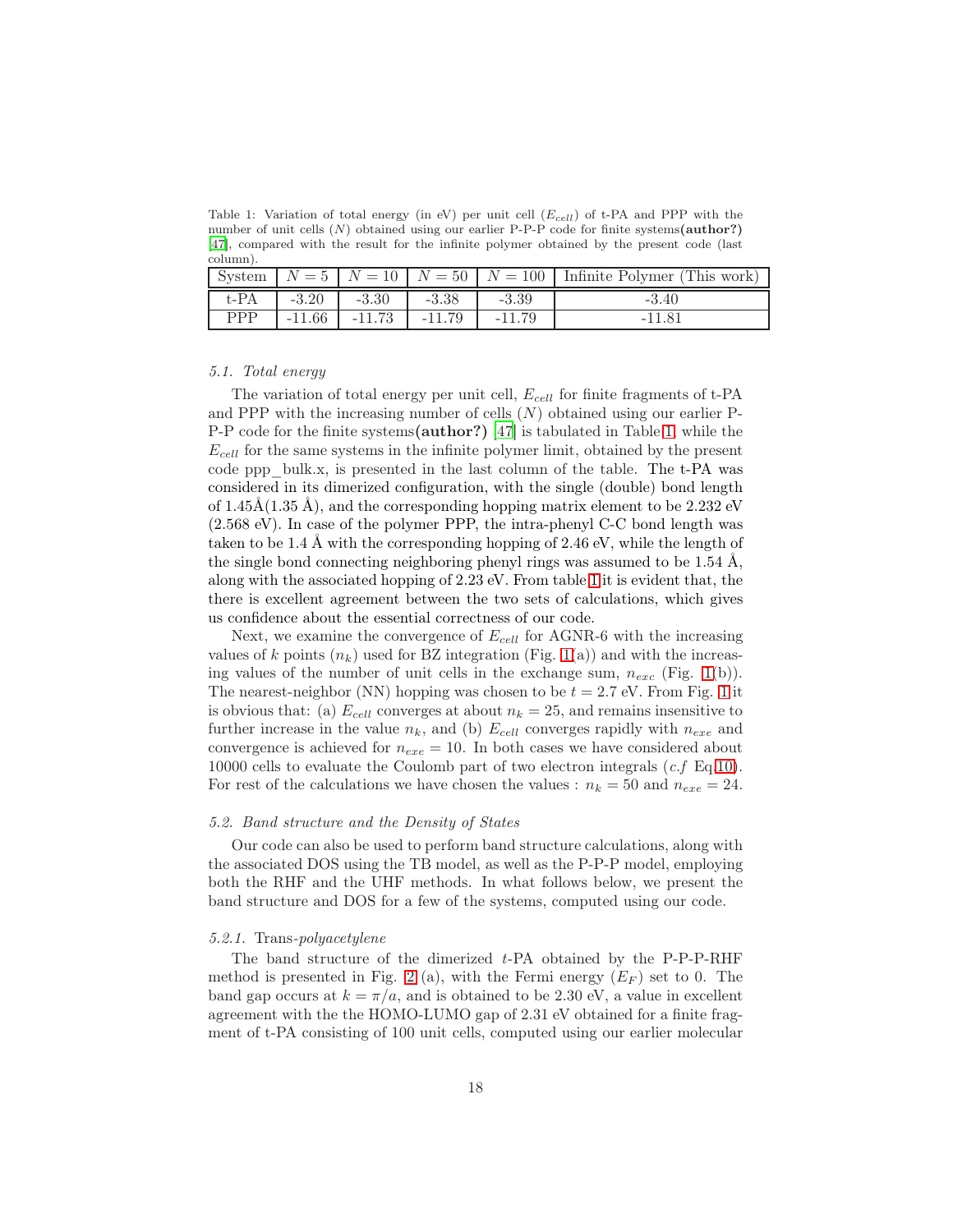

<span id="page-18-0"></span>Figure 1: Variation of total energy per unit cell of AGNR-6 with respect to: (a)  $n_k$ , and (b)  $n_{exc}.$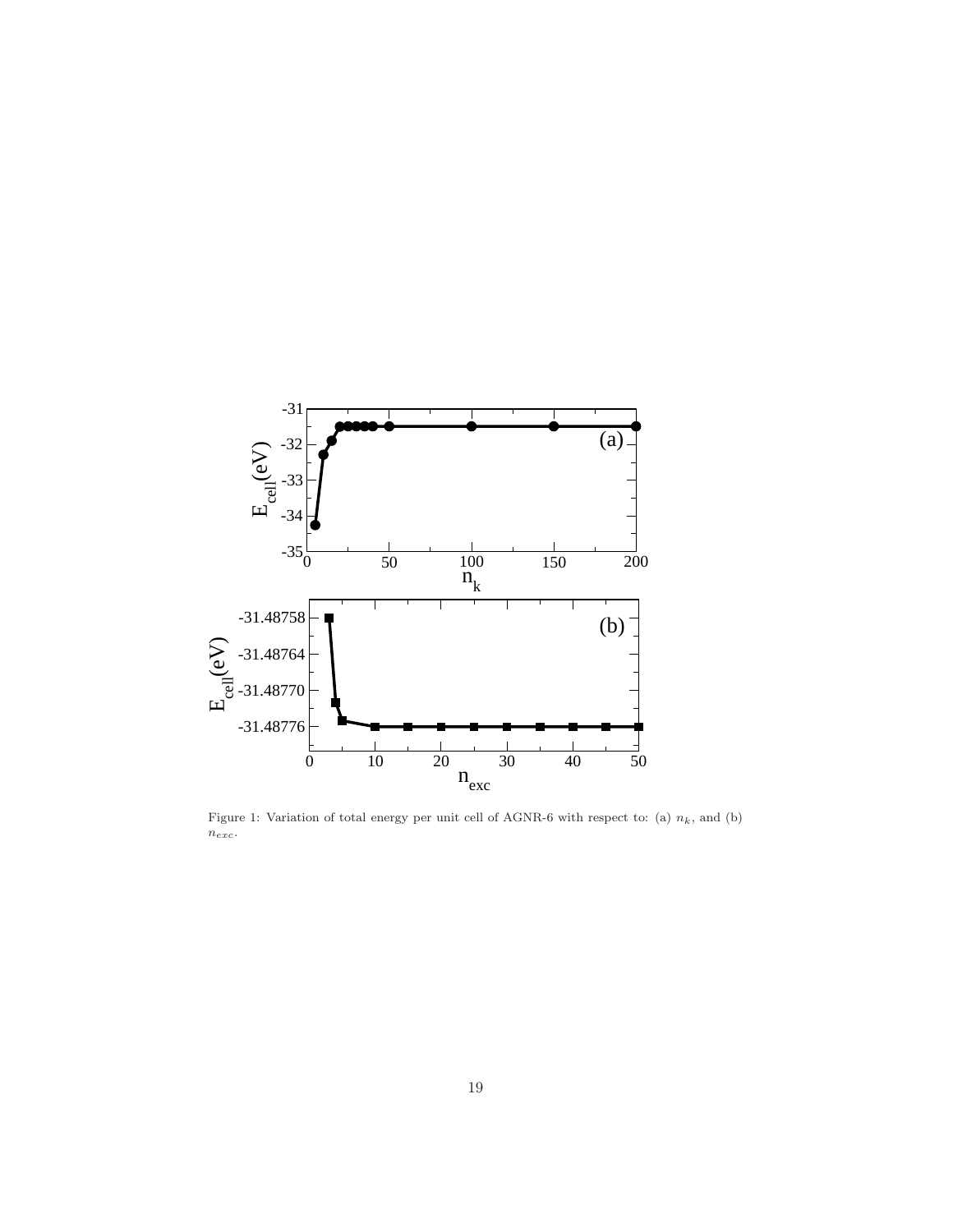

<span id="page-19-0"></span>Figure 2: (a) Band structure, and (b) DOS of dimerized t-PA obtained using the P-P-P model, and the RHF method.

P-P-P code(author?) [\[47\]](#page-31-13). The vanishing DOS (Fig. [2\(](#page-19-0)b)) around the Fermi energy characterizes the band gap, while the DOS peaks near  $E = \pm 1.15$  eV and  $E = \pm 6.3$  eV are due to the van Hove singularities at  $k = \pi/a$  and  $k = 0$ , respectively.

## *5.2.2. Graphene Nanoribbons*

In this section we present the results of band structure calculations on both AGNRs and ZGNRs. Furthermore, we also examine the electricity-driven halfmetallicity predicted in ZGNRs, by computing its band structure in the presence of a transverse static electric field. However, first we examine the influence of Coulomb parameters on the electronic structure of GNRs. In all the calculations on the GNRs reported in the remainder of this work, carbon-carbon nearestneighbor distance was taken to be 1.42 Å, and all the bond angles were assumed to be 120<sup>o</sup>. As far as the hopping matrix elements are concerned, for both AGNRs and the ZGNRs, the nearest-neighbor hopping was taken to be 2.7 eV, while, only for ZGNRs, a second nearest-neighbor hopping of  $t' = 0.27$  eV was also included.

*Influence of Coulomb parameters.* In our earlier work on GNRs(author?) [\[48\]](#page-31-14), we proposed a set of "modified screened Coulomb parameters," with  $U = 6.0$ eV and  $\kappa_{i,j} = 2.0$   $(i \neq j)$  and  $\kappa_{i,i} = 1$ , however, we did not present a detailed analysis of the parameter dependence of our results. In Tables [2](#page-20-0) and [3](#page-21-0) we present the results of our P-P-P-HF calculations of the band gaps of AGNRs and ZGNRs of varying widths as a function of the Coulomb parameter  $U$ , while the screening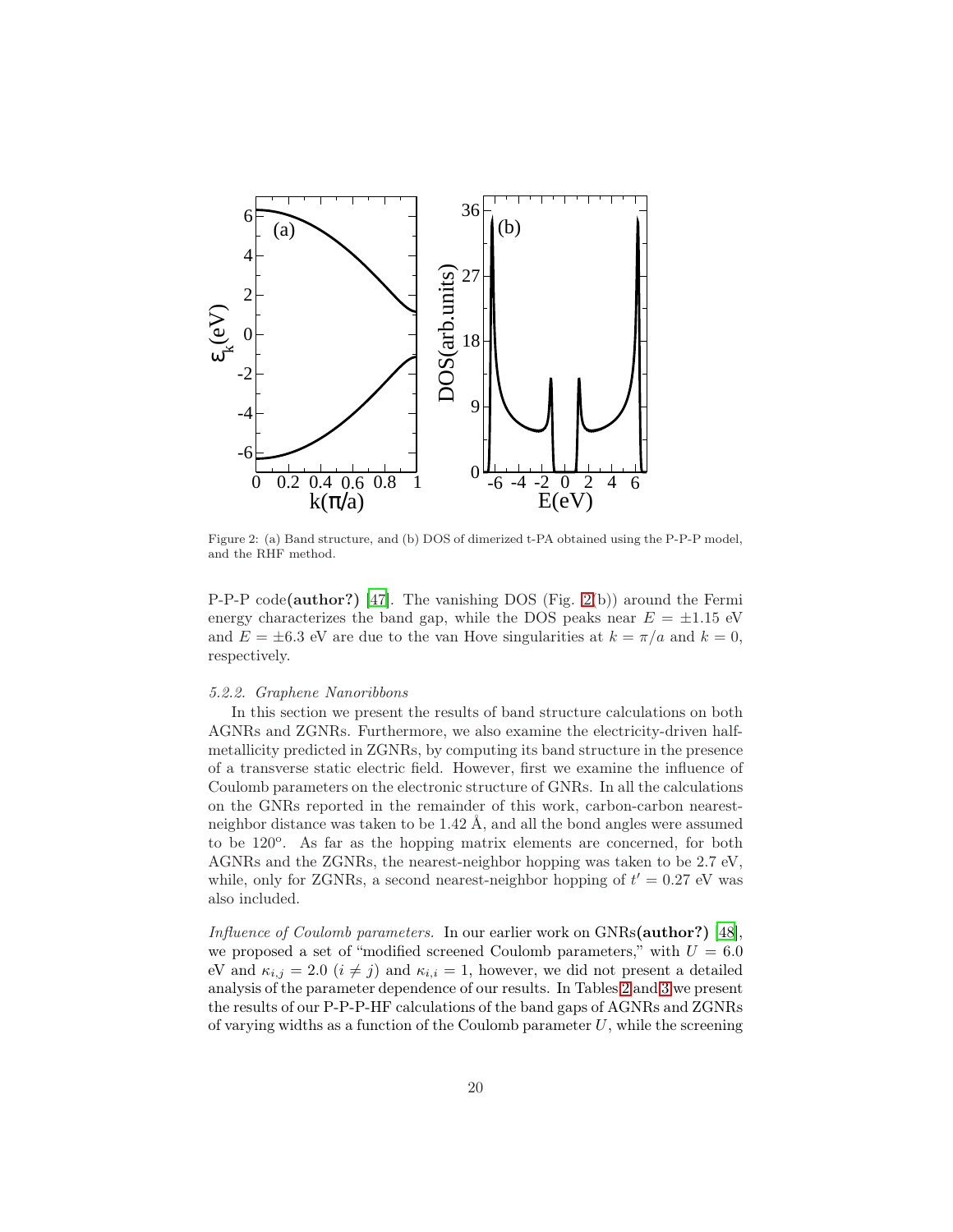<span id="page-20-0"></span>Table 2: Band gaps of different families of AGNR- $N_A$  ( $N_A = 3p$ ,  $3p + 1$ ,  $3p + 2$ , ( $p \ge 1$ , is an integer) obtained using our P-P-P RHF approach for  $U = 6.0$  eV and  $U = 8.0$  eV, compared with the *ab initio* DFT and GW results of Yang *et al.*(author?) [\[13](#page-29-12)].

| Width (nm)   | Energy gaps (eV) for $3p$ series of $\overline{\text{AGNRs}}$ |                     |                      |                 |  |  |  |  |
|--------------|---------------------------------------------------------------|---------------------|----------------------|-----------------|--|--|--|--|
|              | $GW(author?)$ [13]                                            | $DFT(author?)$ [13] | $U = 6.0 \text{ eV}$ | $U = 8.0$ eV    |  |  |  |  |
| 0.61         | 2.72                                                          | 1.13                | 2.31                 | 2.65            |  |  |  |  |
| 0.98         | 2.01                                                          | 0.68                | 1.39                 | 2.01            |  |  |  |  |
| 1.35         | 1.68                                                          | 0.55                | 1.17                 | 1.63            |  |  |  |  |
| Width $(nm)$ | Energy gaps (eV) for $3\overline{p+1}$ series of AGNRs        |                     |                      |                 |  |  |  |  |
|              | $GW(author?)$ [13]                                            | $DFT(author?)$ [13] | $U = 6.0$ eV         | $= 8.0$ eV<br>U |  |  |  |  |
| 0.36893      | 5.5                                                           | 2.50                | 3.29                 | 3.72            |  |  |  |  |
| 0.73785      | 3.83                                                          | 1.60                | 2.18                 | 2.50            |  |  |  |  |
| 1.10678      | 2.83                                                          | 1.13                | 1.64                 | 1.90            |  |  |  |  |
| 1.47571      | 2.40                                                          | 0.93                | 1.33                 | 1.55            |  |  |  |  |
| Width (nm)   | Energy gaps (eV) for $3p+2$ series of AGNRs                   |                     |                      |                 |  |  |  |  |
|              | $GW(author?)$ [13]                                            | $DFT(author?)$ [13] | $U = 6.0$ eV         | $U = 8.0$ eV    |  |  |  |  |
| 0.49190      | 1.71                                                          | 0.47                | 0.41                 | 0.67            |  |  |  |  |
| 0.86083      | 1.18                                                          | 0.33                | 0.31                 | 0.50            |  |  |  |  |
| 1.22976      | 0.94                                                          | 0.22                | 0.24                 | 0.40            |  |  |  |  |
| 1.59868      | 0.77                                                          | 0.19                | 0.20                 | 0.33            |  |  |  |  |

defined by  $\kappa_{i,j} = 2.0$   $(i \neq j)$  and  $\kappa_{i,i} = 1$  is employed. Furthermore, we also compare our results to the *ab initio* DFT and GW results(author?) [\[13](#page-29-12)].

An inspection of the two tables reveals the following trends: for AGNRs, with  $U = 8.0$  eV excellent agreement is obtained between our HF band gaps and the *ab initio* GW band gaps(**author?**) [\[13](#page-29-12)] of the  $N_A = 3p$  family, however, for other families both with  $U = 6.0$  eV and  $U = 8.0$  eV our HF band gaps are smaller than the *ab initio* GW results but larger than the DFT results. For ZGNRs excellent agreement is obtained between our P-P-P-UHF results and the GW results(author?) [\[13\]](#page-29-12) for  $U = 4.5$  eV, while with all the larger values of U, our approach overestimates the results as compared to the GW ones. Thus, we conclude that no single value of Coulomb parameter U provides good agreement between our HF results and GW results for all classes of GNRs. Therefore, in the absence of any reliable experimental data on the GNR band gaps, we have decided to use the original screened parameters of Chandross and Mazumdar(author?) [\[52](#page-31-18)], with  $U = 8.0$  eV and  $\kappa_{i,j} = 2.0$   $(i \neq j)$  and  $\kappa_{i,i} = 1$ .

*AGNR Band Structure.* Before we discuss the band structure of AGNRs obtained using our approach, we examine the variation of their band gaps with respect to the three aforesaid families corresponding to the widths  $N_A = 3p$ ,  $3p+1$ , and  $3p + 2$ , where  $p \ (\geq 0)$  is an integer. This classification is based upon the TB values of the band gaps which exhibit the relation  $E_g^{3p} \ge E_g^{3p+1} \ge E_g^{3p+2} (=$ 0)(author?) [\[10](#page-29-9)]. However, *ab initio* density-functional theory (DFT) calculations(**author**?) [\[10\]](#page-29-9) on these ribbons predicted a different relationship  $E_g^{3p+1} \geq$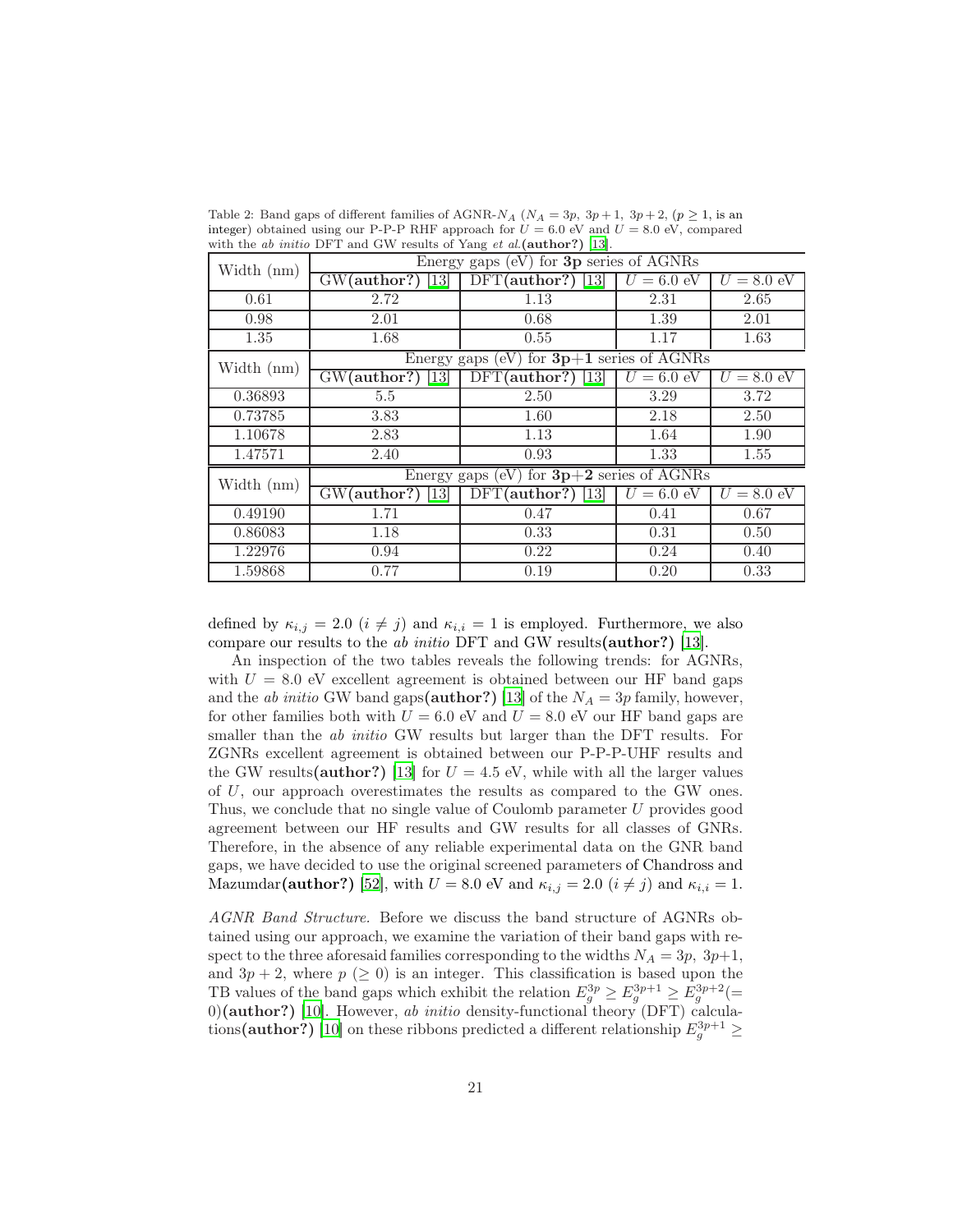<span id="page-21-0"></span>Table 3: Variation of ZGNR band gaps with the ribbon width, computed using various values of screened Coulomb parameters, and the P-P-P-UHF method, compared with the ab initio DFT and GW results(author?) [\[13\]](#page-29-12). Band gaps are also presented at the edge of the Brillouin Zone  $(k = \pi/a)$ , which are more or less width independent. All the gaps correspond to the spin-polarized edge states of ZGNRs.

| Width (nm)                                       | Energy gaps (eV) for ZGNRs |                    |                    |                    |             |            |  |  |  |
|--------------------------------------------------|----------------------------|--------------------|--------------------|--------------------|-------------|------------|--|--|--|
|                                                  | $DFT(author?)$ [13]        |                    | $GW(author?)$ [13] | $=4.5$ eV          | $U=6$ eV    | $U = 8$ eV |  |  |  |
| 1.136                                            | 0.35                       |                    | 1.36               | 1.34               | 1.91        | 3.04       |  |  |  |
| 1.562                                            | 0.33                       |                    | 1.23               | 1.14               | 1.61        | 2.64       |  |  |  |
| 1.988                                            | 0.25                       |                    | 1.04               | 1.00               | 1.40        | 2.35       |  |  |  |
| 2.410                                            | 0.23                       |                    | 0.95               | 0.88               | 1.22        | 2.13       |  |  |  |
| Band gap (eV) at the zone boundary $(k = \pi/a)$ |                            |                    |                    |                    |             |            |  |  |  |
| DFT(author?)                                     | 13                         | $GW(author?)$ [13] |                    | $= 6$ eV           | $= 8$ eV    |            |  |  |  |
| $\sim 0.45$                                      |                            | $\sim$ 1.95        |                    | $\backsim\!\!2.84$ | $\sim$ 4.40 |            |  |  |  |

 $E_g^{3p} \geq E_g^{3p+2} (\neq 0)$ , with the important result that even for  $N_A = 3p+2$ , AGNRs exhibit nonzero energy gaps, due to the fact that the bond lengths involving the edge atoms are shorter than those in the interior. When the decrease in the bond length is incorporated in the TB approach by increasing the corresponding hopping, one also obtains finite gaps for  $N_A = 3p + 2$  ribbons, although the relation  $E_g^{3p} \ge E_g^{3p+1} \ge E_g^{3p+2}$  still holds. Here, we intend to investigate as to which of these relationships holds when the AGNR band gaps are computed using our P-P-P-RHF approach. In Fig. [3](#page-22-0) we present the graph depicting the variation of the band gaps of AGNRs for all the three families, with respect to their width, computed using the screened Coulomb parameters and our P-P-P-RHF method. From the figure it is obvious that while the band gaps of 3p and  $3p + 1$  families are fairly close to each other for a given width, yet the relation  $E_g^{3p+1} \ge E_g^{3p} \ge E_g^{3p+2} (\neq 0)$ , in agreement with the *ab initio* DFT and GW results(author?) [\[10\]](#page-29-9), is found to hold for a fairly large range of width.

Next, in Fig. [4,](#page-22-1) we present the band structure and the DOS of AGNR-14, belonging to the  $3p + 2$  family, computed using our P-P-P-RHF method. It is evident from the figure that the AGNR-14 is an insulating system with a small band gap of about 0.65 eV, located at the point  $k = 0$ . The DOS presented in Fig. [4\(](#page-22-1)b), naturally vanishes in the region of the gap. Furthermore, it exhibits several symmetrically placed peaks corresponding to the van Hove singularities.

*ZGNR Band Structure.* The nature of the ground state of ZGNRs is quite interesting, with several authors reporting the existence of a magnetically-ordered ground state, with oppositely oriented spins localized on the zigzag edges on the opposite sides of the ribbons(author?) [\[21](#page-30-7), [50](#page-31-16), [61](#page-32-4)], a result verified also in several first principles DFT calculations(author?) [\[10,](#page-29-9) [14\]](#page-30-0). As reported in our earlier work, P-P-P-UHF calculations performed using the present code also predict magnetized edge state as the ground state of ZGNRs(author?) [\[48](#page-31-14)]. Here we elaborate the underlying physics by performing TB, P-P-P-RHF and P-P-P-UHF calculations on ZGNR-10 using the present code, the results of which are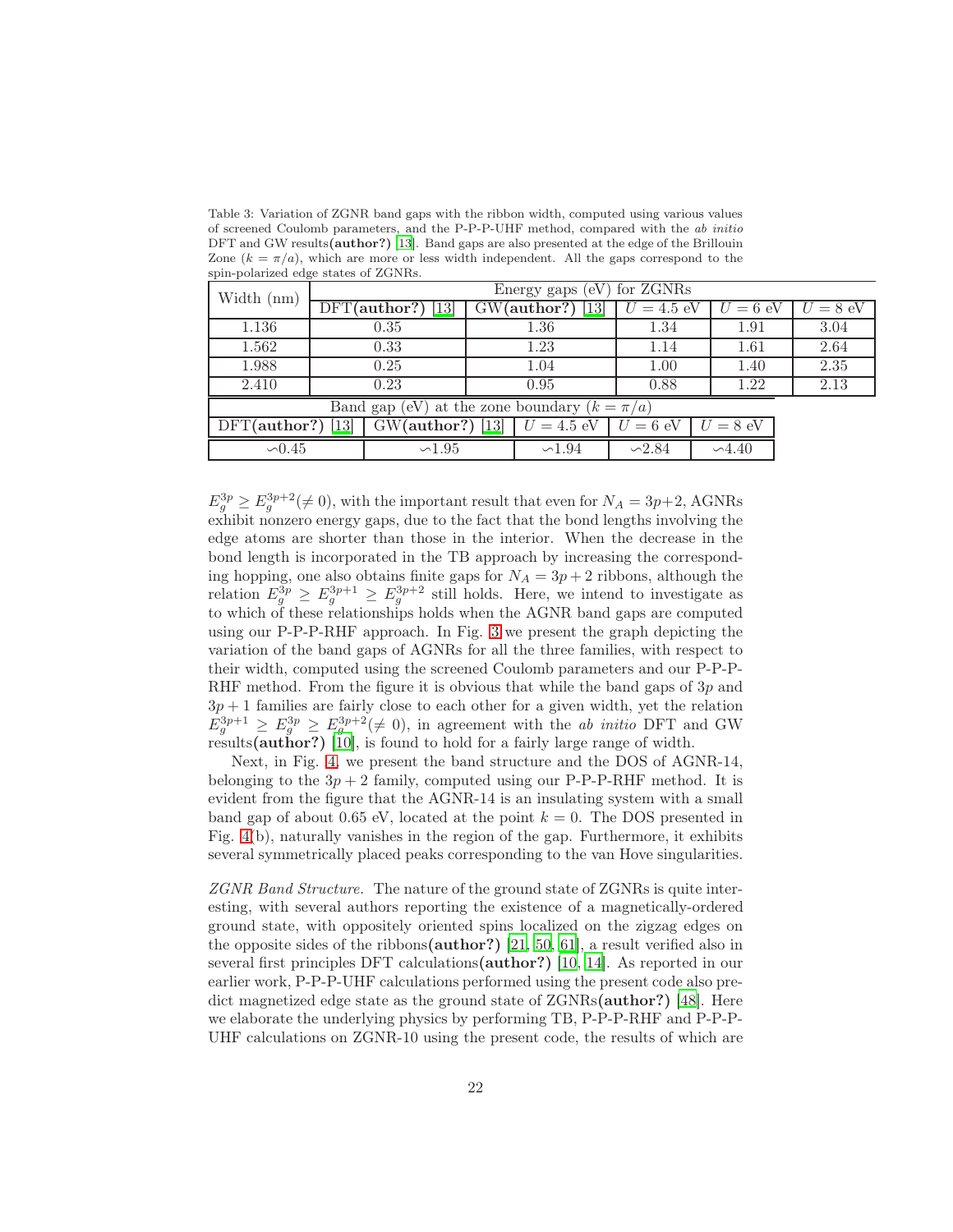

<span id="page-22-0"></span>Figure 3: (Color online) Variation of the band gaps of AGNRs- $N_A$ , for  $N_A = 3p$ ,  $3p + 1$ , and  $3p+2$ , families, with respect to their width. All calculations were performed with the original screened parameters ( $U = 8.0$  eV and  $\kappa_{i,j} = 2.0$   $(i \neq j)$  and  $\kappa_{i,i} = 1$ )(author?) [\[52](#page-31-18)] in the P-P-P model.



<span id="page-22-1"></span>Figure 4: (a) Band structure and (b) DOS of AGNR-14 obtained by P-P-P-RHF method, obtained using the screened Coulomb parameters.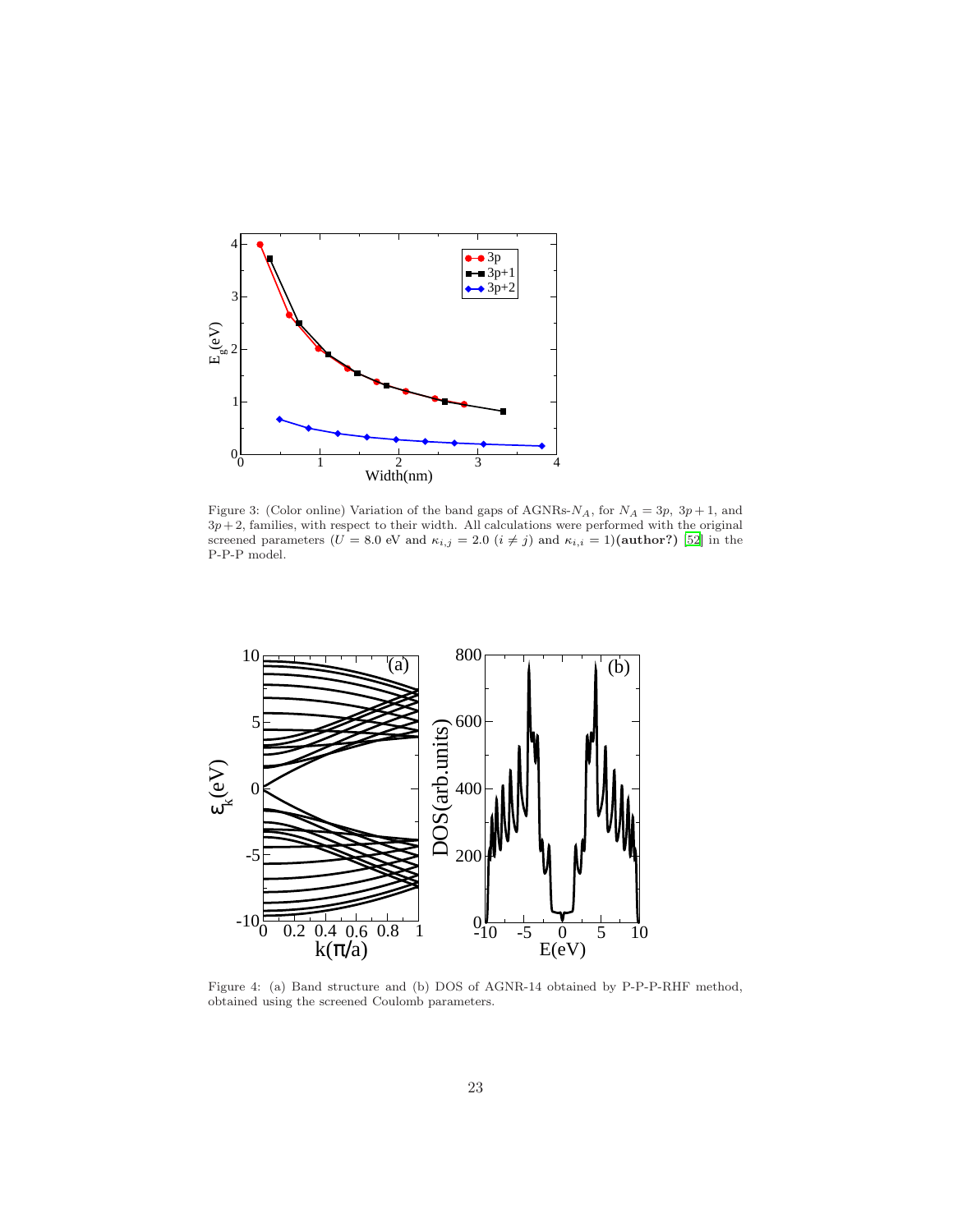

<span id="page-23-0"></span>Figure 5: Band structures of ZGNR-10 obtained by: (a) TB method (b) P-P-P-RHF method, and (c) P-P-P-UHF method.

presented in Figs. [5](#page-23-0) and [6.](#page-24-0) At the TB level ZGNR-10 (or a ZGNR of any other width) is obtained to be gapless as depicted in Fig. [5a](#page-23-0), characterized by flat bands near  $E_F$ , leading to a intense van Hove singularity at  $E_F$  (*cf.* Fig[.6a](#page-24-0)). This suggests an instability in the system, and, therefore, a possibility of a structural distortion through electron-phonon coupling, or a magnetic ordering mediated by Coulomb interactions(author?) [\[21](#page-30-7)]. But, the band structure of ZGNR-10 obtained by the P-P-P-RHF method (Fig[.5b](#page-23-0)) is very similar to that obtained by the TB method, except for a small band gap of about 0.25 eV, which is an artifact of the RHF approach. Thus, the RHF method by its very nature predicts a non-magnetic ground state, even though it takes e-e interactions into account. However, once we perform spin-polarized calculations using the UHF approach which is based upon separate mean-fields for the up- and the down-spin electrons, we get the ground state exhibiting edge magnetism, a significant band gap of 2.35 eV (*cf*. Fig[.5b](#page-23-0)), and the total energy/cell of -55.532 eV which is lower than -55.006 eV for the non-magnetic state obtained by the RHF calculations.

The fact that ground state exhibits edge magnetism is obvious from the spindensity plot for the ZGNR-10 obtained from the UHF calculations, presented in Fig. [7.](#page-24-1) As far as the numerical aspects of the UHF method are concerned, it is important to note that while performing the UHF calculations the initial guesses for solutions of the up- and down-spin Bloch orbitals must be different. Because, for ZGNRs of any width, the number of electrons of spin up- and down-spin are equal, as a result of which the UHF solutions converge to RHF results, unless the initial guess for the two spin components is different.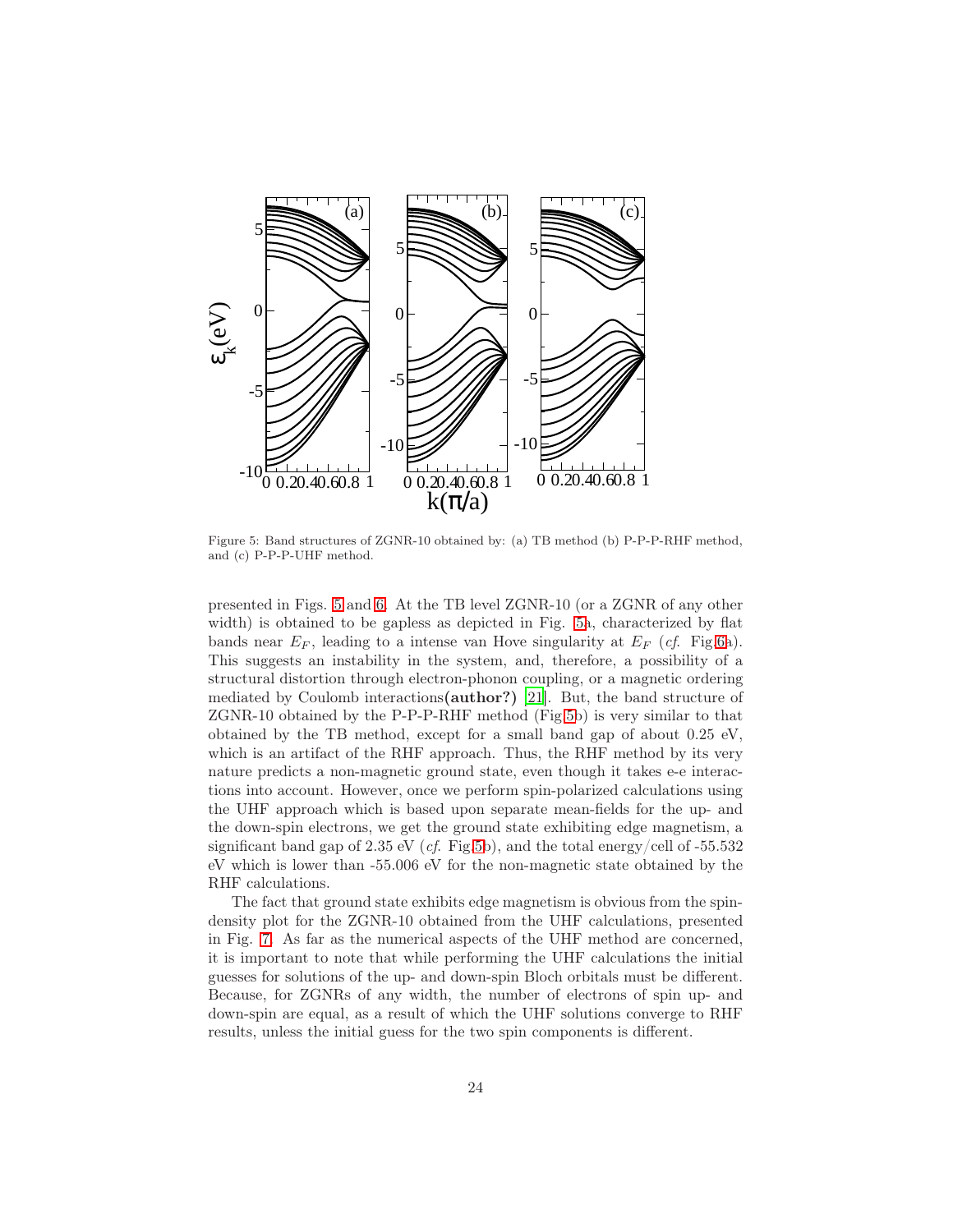

<span id="page-24-0"></span>Figure 6: The density of states of ZGNR-10 obtained by: (a) tight binding method, (b) P-P-P-RHF method, and (c) P-P-P-UHF method. The Fermi energy  $E_F$  is assumed to be at  $E=0.$ 



<span id="page-24-1"></span>Figure 7: Spin density of ZGNR-10, obtained using the P-P-P-UHF calculations, plotted at different atomic sites of the unit cell across the width of ribbon, starting from top. Antiferromagnetic alignment of spins across the width is obvious.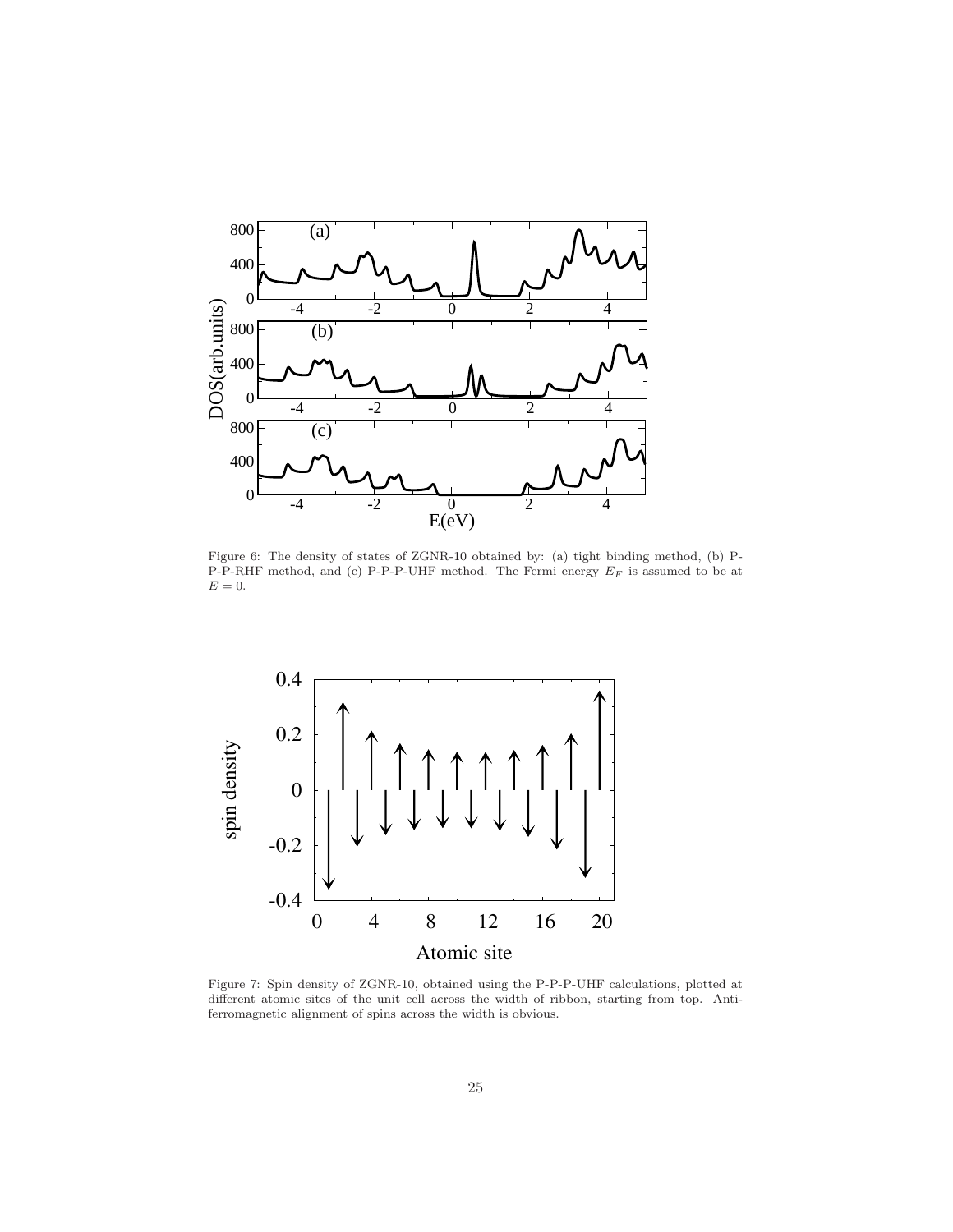

<span id="page-25-0"></span>Figure 8: (Color online) Band structure of ZGNR-14 in the presence of external electric filed  $(E_y=2 \text{ V/mm})$ , obtained by P-P-P-UHF method. The solid-black (dotted-red) lines represent the bands of  $\alpha(\beta)$ -spin electrons.

In the presence of a lateral electric field, ZGNRs exhibit half-metallic be-havior(author?) [\[10\]](#page-29-9), leading to their possible use in spintronics. In Fig. [8](#page-25-0) we present the band structure of the ZGNR-14 exposed to a field strength of  $2 \text{ V/mm}$ . The calculations were performed using the P-P-P-UHF model with  $U = 8$ . In the absence of the field, as discussed above, the bands of the up-  $(\alpha)$ and down-spin  $(\beta)$  electrons are degenerate with a band gap of 1.96 eV. degeneracy is lifted in the presence of electric filed, the band gap for electrons of spin  $\alpha$  is changes to 1.74 eV and the that for electrons of spin  $\beta$  changes to 0.08 eV, indicating the half-metallic nature. The band gap and the critical field strength  $(E_y^c)$  to achieve the half-metallicity for a given ZGNR decreases with the decrease in the value of the Coulomb parameter  $U$ . For example, in case of ZGNR-14, with  $U = 4.5$  eV, the band gap for electrons of spin  $\beta(\alpha)$  changes to 0.06 (0.76) eV, when the ribbon is subjected to a electric filed strength of 1.0 V/nm, from the gap of 0.79 eV, in the absence of the field. Furthermore, for a fixed value of U,  $E_y^c$  decreases with increasing the width  $(w)$  of the ZGNR, due to the decrease in the band gap and increase in the potential difference  $(V = wE_y^c)$  between the two edges of width  $w(\text{author?})$  [\[10](#page-29-9)].

#### *5.3. Linear optical absorption spectrum*

In our earlier work we argued that the polarization characteristics of the optical absorption in GNRs is highly dependent on the nature of its edges, and, thus, can be used to determine whether a ribbon has zigzag or armchair edges(author?) [\[48\]](#page-31-14). In Fig. [9](#page-26-0) we present the optical absorption spectrum of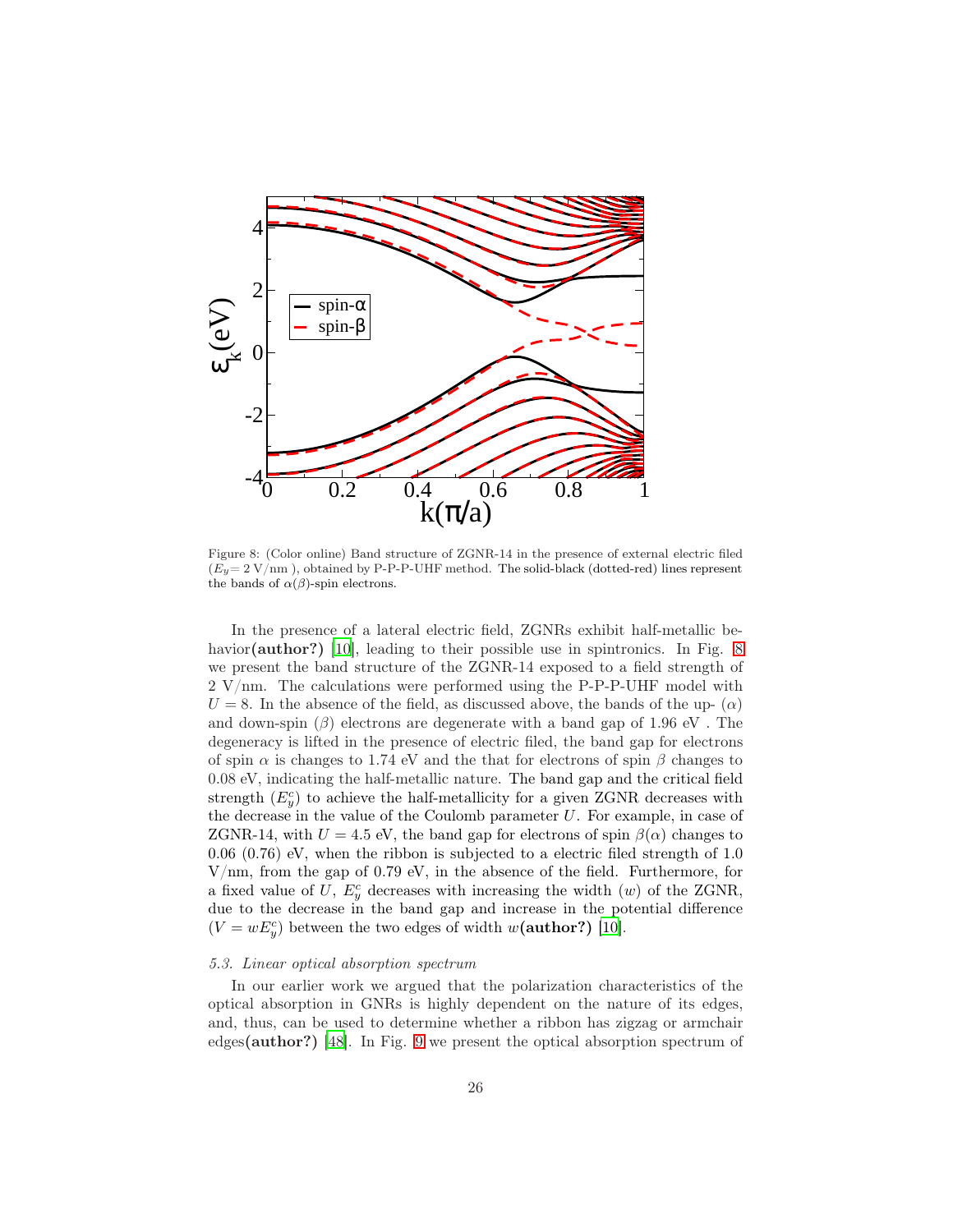

<span id="page-26-0"></span>Figure 9: (Color online) Optical absorption spectrum of AGNR-14 obtained by P-P-P-RHF method. The solid-black line represents  $\epsilon_{xx}$ , while the dotted-red line represents  $\epsilon_{yy}$ . A line width of 0.05 eV was assumed.

the AGNR-14 obtained using P-P-P-RHF method. If  $\Sigma_{mn}$  denotes a peak in the spectrum due to a transition from  $m$ -th valence band (counted from top) to the n-th conduction band (counted from bottom), the peak of  $\epsilon_{xx}(\omega)$  (black line) at 0.69 eV is  $\Sigma_{11}$ , at 3.40 eV is  $\Sigma_{33}$ . The peaks of  $\epsilon_{yy}(\omega)$  (red/dotted line) at 2.05 eV correspond to  $\Sigma_{12}$  and  $\Sigma_{21}$ . The noteworthy points is that individual peaks in the spectrum correspond to either  $x$ - or  $y$ -polarized photons, consistent with the  $D_{2h}$  point group of AGNRs. Furthermore, the x– and y–polarized peaks are well separated in energy.

In Fig. [10](#page-27-0) we present the optical absorption spectrum of ZGNR-10 obtained using the P-P-P-UHF method. The peaks in  $\epsilon_{xx}(\omega)$  are located at 2.41 eV  $(\Sigma_{11}),$  3.20 eV  $(\Sigma_{12}),$  and 4.07  $(\Sigma_{22}),$  whereas the prominent peak of  $\epsilon_{yy}(\omega)$  are at 2.41 eV  $(\Sigma^{11})$  and 3.20 eV  $(\Sigma_{12})$ . Therefore, in spite of the fact that the point group of ZGNRs is also  $D_{2h}$ , yet unlike AGNRs, most of the prominent peaks of ZGNR-10 exhibit mixed polarization characteristics. This is due to the fact that the edge-polarized magnetic ground state of ZGNRs no longer exhibits  $D_{2h}$  symmetry because of the fact that the reflection symmetry about the xz-plane is broken, thereby leading to mixed polarizations in the optical absorption. Thus, by performing optical absorption experiments on oriented samples of GNRs, one can predict whether a given ribbon is AGNR or ZGNR by probing the polarization characteristics of the absorption peaks.

## *5.4. Electro-absorption spectrum*

Electro-absorption (EA) spectroscopy, which consists of measuring optical absorption in the presence of a static external electric field, has been an impor-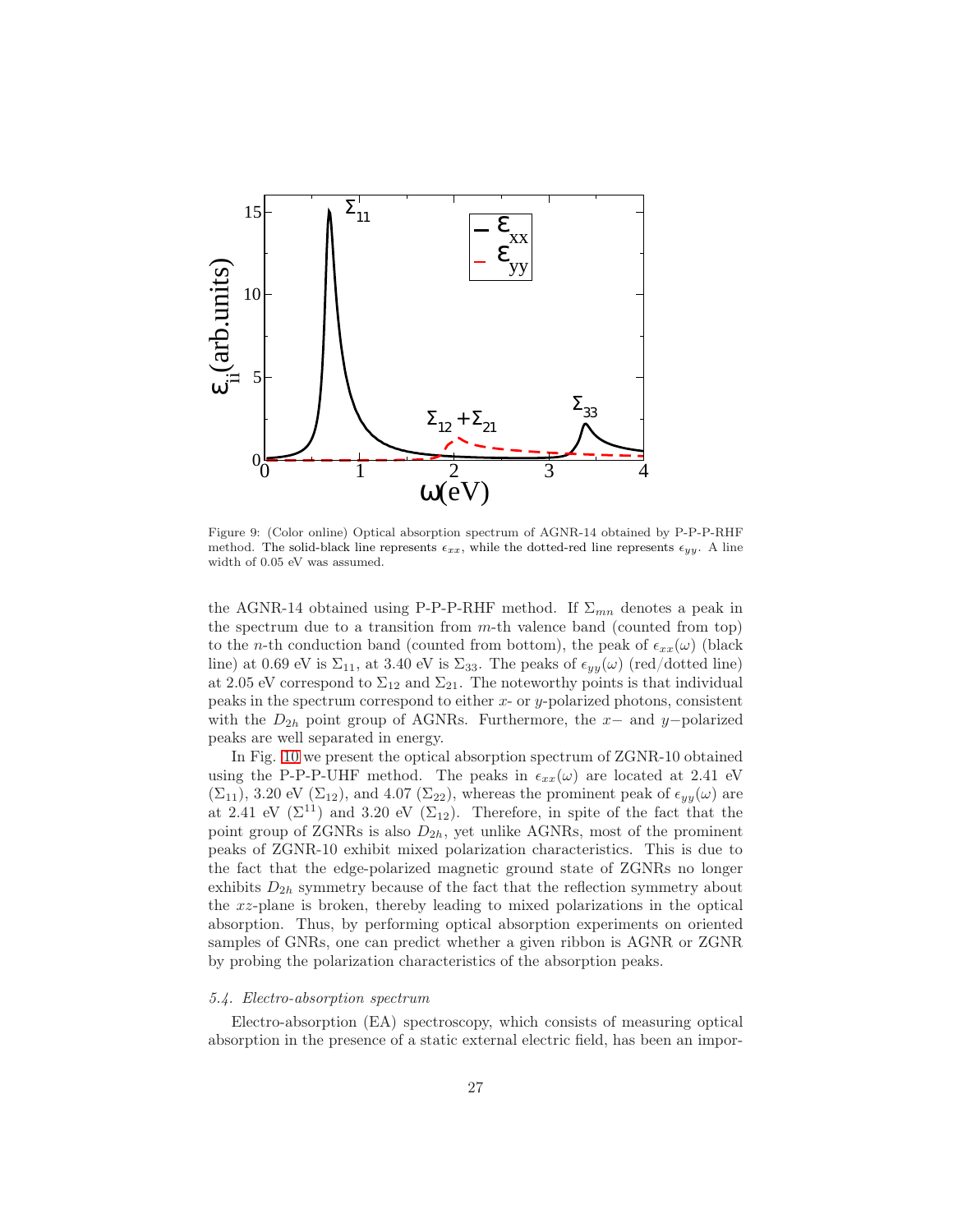

<span id="page-27-0"></span>Figure 10: (Color online) Optical absorption spectrum of ZGNR-10 obtained by the P-P-P-UHF method. The solid-black line represents  $\epsilon_{xx}$ , while the dotted-red line represents  $\epsilon_{yy}$ . A line width of 0.05 eV was assumed.

tant experimental tool for probing the electronic structure and optical properties of conjugated polymers and other materials(author?) [\[62\]](#page-32-5). EA spectrum is defined as the difference of the linear absorption spectra with, and without, an external static electric field. In our earlier work we argued that the EA spectrum can be used as a probe of both the electric-field driven half-metallicity, as well as the edge magnetism of ZGNRs(author?) [\[48](#page-31-14)]. The essential physics behind it is that in the presence of a lateral external electric field, the band gap of a spin-polarized ZGNR for spin-up electrons is different from those of down spins, leading to two split optical transitions across the gap. We illustrate this in Fig. [11](#page-28-1) which contains the EA spectrum of ZGNR-8 in the presence of a lateral external electric field of strength  $1 \text{ V/mm}$ , as well as the linear absorption without the field, for its spin-polarized ground state, computed using the P-P-P-UHF approach. The tendency towards half metallicity is apparent with the presence of two energetically split peaks corresponding to two different  $\Sigma_{11}$ transitions among up and down-spin electrons. Noteworthy point is that the two split peaks across the fundamental gaps will occur only if the ZGNR has a edge-magnetized ground state, and not when the system has a non-magnetic ground state. Therefore, if these split peaks predicted in our work can be verified in the EA spectra of the ZGNRs, it will provide an all-optical probe of determining the nature of the edges in GNRs.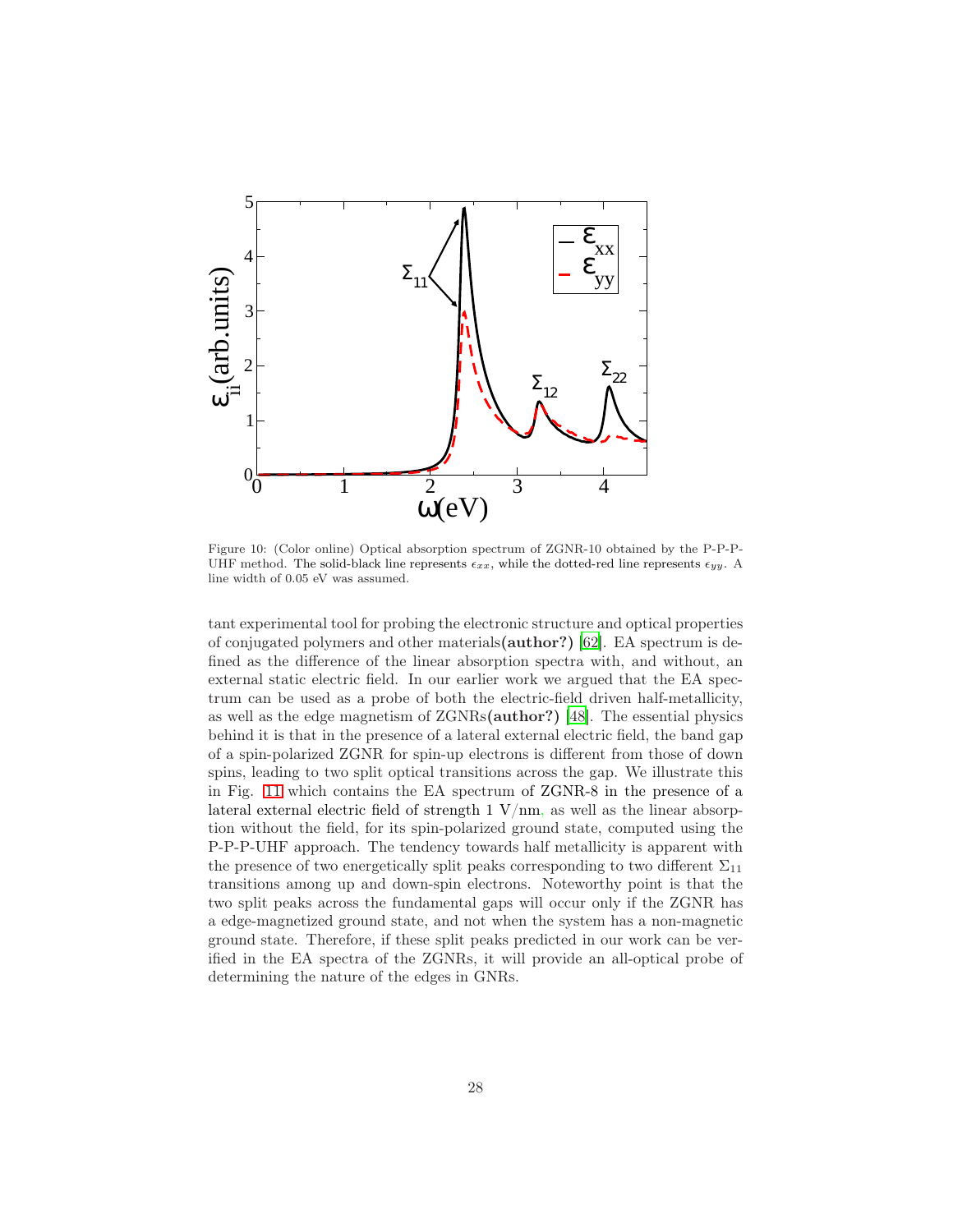

<span id="page-28-1"></span>Figure 11: (Color online) Linear absorption spectrum (solid-black line), and the electroabsorption spectrum (dotted-red line) of ZGNR-8 obtained by the P-P-P-UHF method.

## <span id="page-28-0"></span>6. Conclusions and future directions

In this paper we have described our Fortran 90 program which solves the HF equations for both the closed- and open-shell 1D-periodic  $\pi$ -conjugated systems using the TB and P-P-P models. The present computer program has been written in Fortran 90 language which allows dynamic allocation of memory, thereby freeing the code from artificial limits related to array sizes. To demonstrate the capabilities of our code, we presented results of numerous test calculations on various systems including organic polymers, as well as GNRs. We presented the results of total energy calculations on the polymer t-PA and PPP, while the band structure and the density of states of t-PA and various GNRs were reported. Furthermore, we also explored the electric-field driven half metallicity of ZGNRs, as also the optical absorption spectra of both AGNRs and ZGNRs. We also reported calculations on the EA spectrum of ZGNRs, and argued that it can be used to determine the nature of edge termination in GNRs so as to differentiate between armchair and zigzag type edges.

Having developed a HF mean-field code for the 1D periodic  $\pi$ -conjugated system, our next aim is to include the electron-correlation effects for them, particularly for the band structure, as well as to account for the excitonic effects in optical absorption. Work along those directions is underway in our group, and results will be communicated in future publications.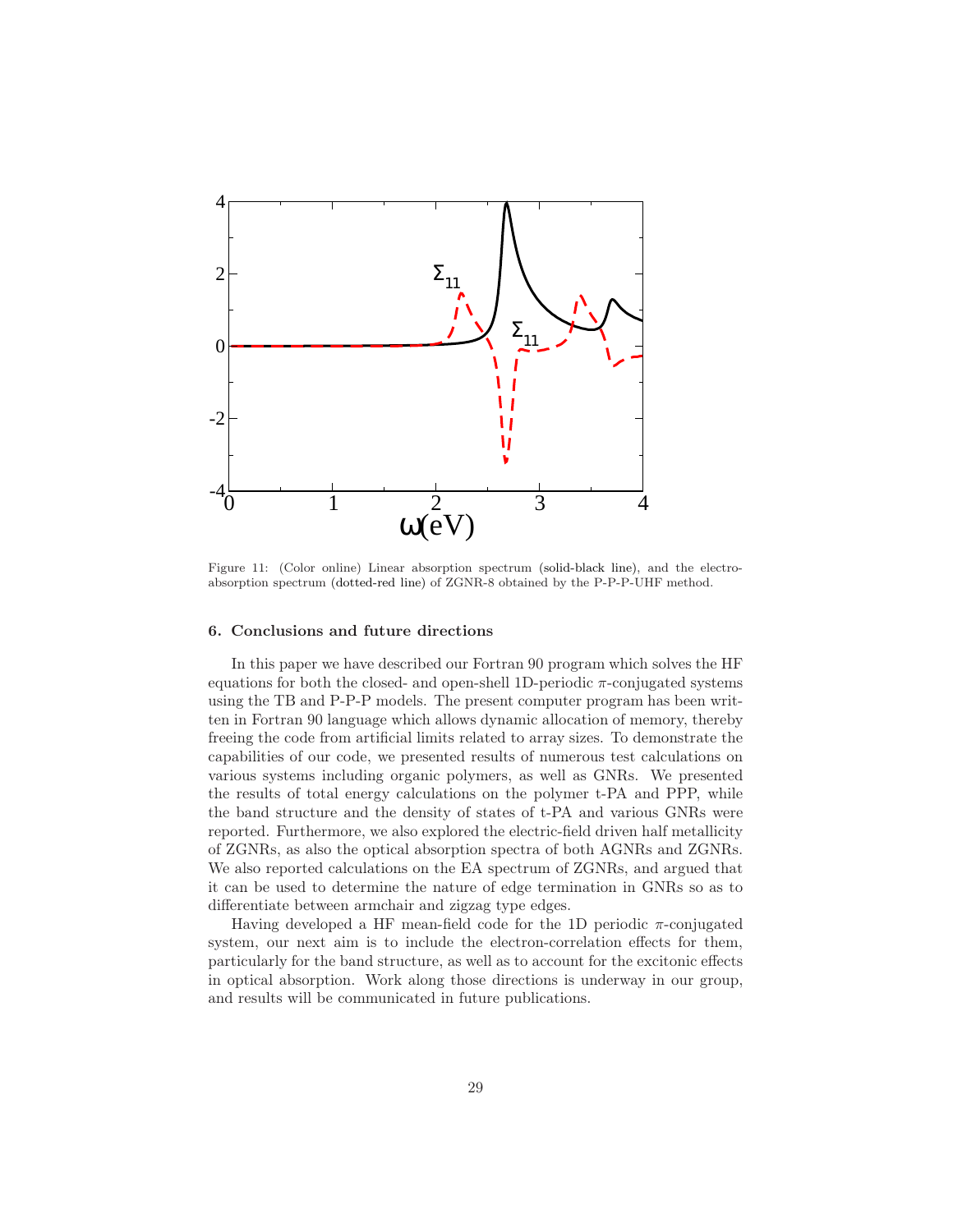*Acknowledgment.* We thank the Department of Science and Technology (DST), Government of India, for providing financial support for this work under Grant No. SR/S2/CMP-13/2006. K. G is grateful to Dr. S. V. G. Menon (BARC) for his continued support of this work.

## References

- <span id="page-29-0"></span>[1] L. Salem, *The molecular orbital theory of conjugated systems*, W. A. Benjamin, Inc. (1966), New York.
- <span id="page-29-1"></span>[2] See, e.g., D. Barieswyl, D. K. Campbell, and S. Mazumdar, in *Conjugated Conducting Polymers*, edited by H. Keiss (Springer-Verlag, Berlin, 1992), pp. 7-133.
- <span id="page-29-2"></span>[3] See, *e.g.*, L. Salem*, Molecular orbital theory of conjugated systems*, W. A. Benjamin Inc., New York (1966).W. Barford, *Electronic and Optical Properties of Conjugated Polymers* (Clarendon Press, Oxford, 2005).
- <span id="page-29-3"></span>[4] D. Fichou, ed., *Handbook of Oligo- and Polythiophenes* (Wiley-VCH, Wienheim, 1999); M . A. Baldo, M. E. Thompson, and S. R. Forrest, Nature (London) 403 (2000) 750; S. R. Forrest, Nature (London) 428 (2004) 911; G. Malliaras and R. Friend, Phys. Today 58 (2005) 53; H. Sirringhaus, N. Tessler, and R. H. Friend, Science 280 (1998) 1741.
- <span id="page-29-4"></span>[5] S. Novoselov, A. K. Geim, S. V. Morozov, D. Jiang, Y. Zhang, S. V. Dubonos, I. V. Grigorieva, and A. A. Firsov, Science 306 (2004) 666.
- <span id="page-29-5"></span>[6] J. J. Palacios , J. F. Rossier, L. Brey and H. A. Fertig, Semicond. Sci. Technology 25 (2010) 033003.
- <span id="page-29-6"></span>[7] A. K. Geim and Novoselov, Nature Materials 6 (2007) 183.
- <span id="page-29-7"></span>[8] A. H. Castro Neto, F. Guinea, N. M. R. Peres, K. S. Novoselov, and A. K. Geim, Rev. Mod. Phys. 81 (2009) 109.
- <span id="page-29-8"></span>[9] N. M. R. Peres, Rev. Mod. Phys. 82 (2010) 2673.
- <span id="page-29-9"></span>[10] Y. W. Son, M. L. Cohen, and S. G. Louie, Phys. Rev. Lett. 97 (2006) 216803.
- <span id="page-29-10"></span>[11] V. Barone, O. Hod, G. E. Scuseria, Nano Letts. 6 (2006) 2748.
- <span id="page-29-11"></span>[12] L. Yang, M. L. Cohen, and S. G. Louie, Nano Lett. 7 (2007) 3112.
- <span id="page-29-12"></span>[13] L. Yang, C.-H. Park, Y.-W. Son, M. L. Cohen, and S. G. Louie, Phys. Rev. Lett. 99 (2007) 86801.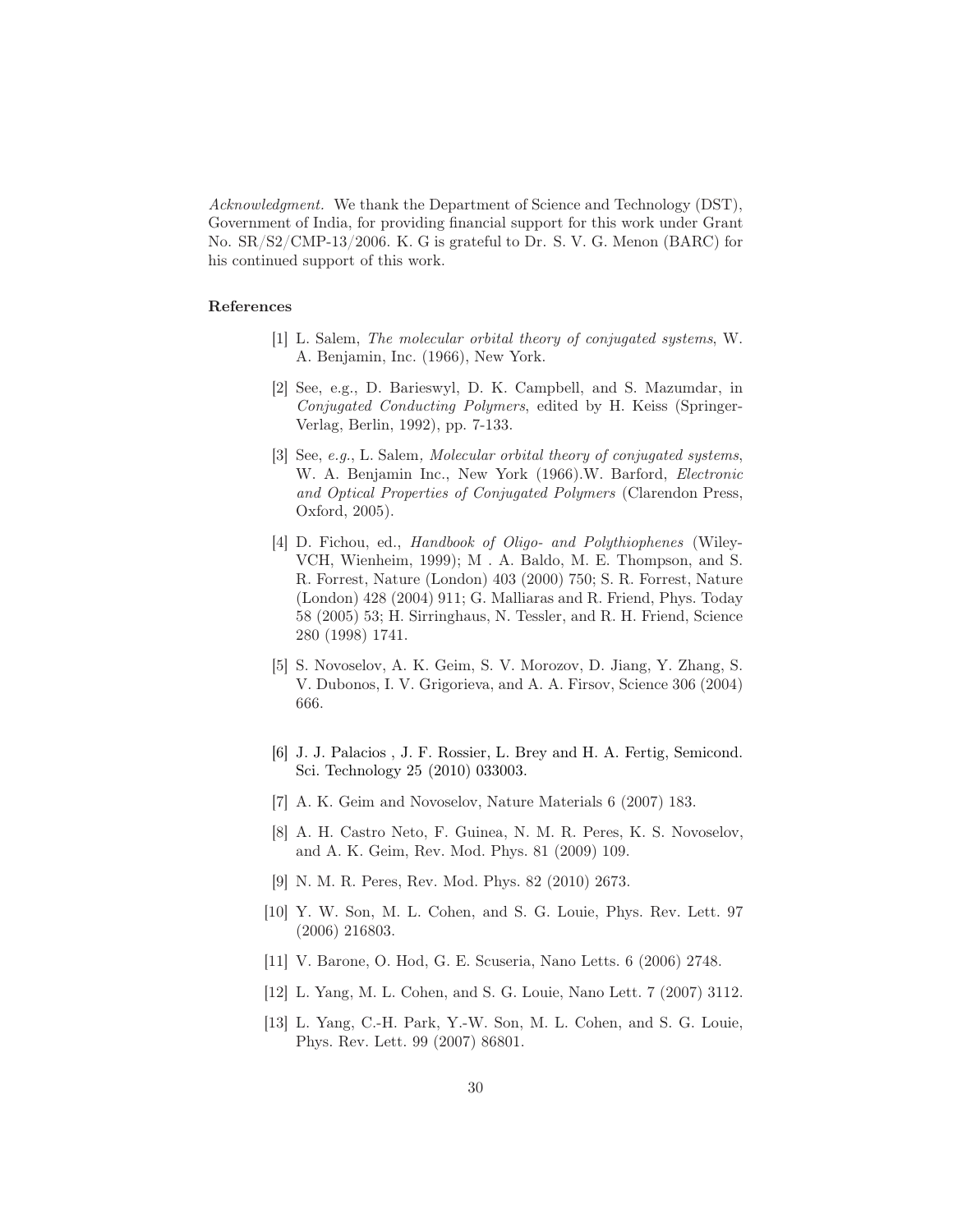- <span id="page-30-0"></span>[14] L Yang, M. L. Cohen, and S. G. Louie, Phys. Rev. Lett. 101 (2008) 186401.
- <span id="page-30-1"></span>[15] D. Prezzi, D. Varsano, A. Ruini, A. Marini, and E. Molinari, Phys. Rev. B 77 (2008) 041404.
- <span id="page-30-2"></span>[16] M. Kertesz, Adv. Quant. Chem. 15 (1982) 161.
- <span id="page-30-3"></span>[17] C. Pisani and R. Dovesi, Int. J. Quantum Chem. 17 (1980) 501.
- <span id="page-30-4"></span>[18] A. Shukla, M. Dolg, H. Stoll and P. Fulde, Chem. Phys. Lett. 262 (1996) 213; A. Shukla, M. Dolg, P. Fulde, and H. Stoll, Phys. Rev. B. 60, 5211 (1999).
- <span id="page-30-5"></span>[19] A. Shukla, M. Dolg, and H. Stoll, Phys. Rev. B 58 (1998) 4325.
- <span id="page-30-6"></span>[20] K. Nakada, M. Fujita, G. Dresselhaus, and M. S. Dresselhaus, Phys. Rev B 54, 17954 (1996).
- <span id="page-30-7"></span>[21] M. Fujita, K. Wakabayashi, K. Nakada, and K. Kusakabe, J. Phys. Soc. Jpn 65, 1920 (1996).
- <span id="page-30-8"></span>[22] M. Ezawa, Phys. Rev. B 73, 045432 (2006).
- <span id="page-30-9"></span>[23] J. Fernández-Rossier and J. J. Palacios, Phys. Rev. Lett. 99, 177204 (2007).
- <span id="page-30-10"></span>[24] O. V. Yazyev, Phys. Rev. Lett. 101, 037203 (2008).
- <span id="page-30-11"></span>[25] J. Jung and A. H. MacDonald, Phys. Rev. B 79, 235433 (2009).
- <span id="page-30-12"></span>[26] A. Yamashiro, Y. Shimoi, K. Harigaya, and K. Wakabayashi, Phys. Rev. B 68, 193410 (2003).
- <span id="page-30-13"></span>[27] R. Pariser and R. G. Parr, J. Chem. Phys. 21, 767 (1953); J. A. Pople, Trans Faraday Soc. 49, 1275 (1953).
- <span id="page-30-14"></span>[28] A. Shukla and S. Mazumdar, Phys. Rev. Lett 83 (1999) 3944.
- <span id="page-30-15"></span>[29] H. Ghosh, A. Shukla, and S. Mazumdar, Phys. Rev. B 62 (2000) 12763.
- <span id="page-30-16"></span>[30] A. Shukla, H. Ghosh, and S. Mazumdar, Synth. Met. 116 (2001) 87.
- <span id="page-30-17"></span>[31] A. Shukla, Phys. Rev. B 65 (2002) 125204.
- <span id="page-30-18"></span>[32] A. Shukla, H. Ghosh, and S. Mazumdar, Phys. Rev. B 67 (2003) 245203.
- <span id="page-30-19"></span>[33] A. Shukla, H. Ghosh, and S. Mazumdar, Synth. Met. 141 (2004) 59.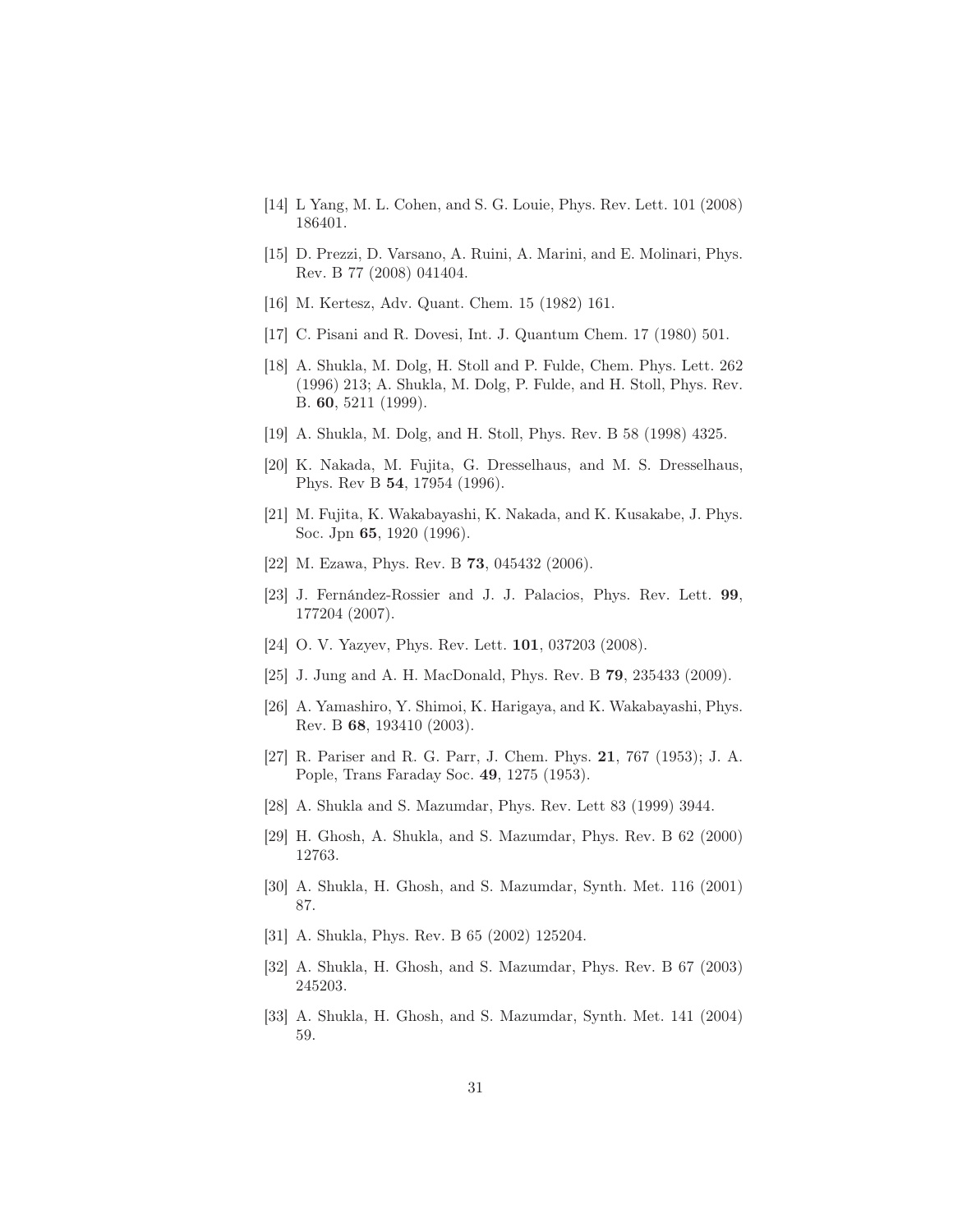- <span id="page-31-0"></span>[34] A. Shukla, Chem. Phys. 300 (2004) 177.
- <span id="page-31-1"></span>[35] A. Shukla, Phys. Rev. B 69 (2004) 165218.
- <span id="page-31-2"></span>[36] P. Sony and A. Shukla, Phys. Rev. B 71 (2005) 165204.
- <span id="page-31-3"></span>[37] A. Shukla and P. Sony, Synth. Met. 155 (2005) 368.
- <span id="page-31-4"></span>[38] P. Sony and A. Shukla, Synth. Met. 155 (2005) 316.
- <span id="page-31-5"></span>[39] P. Sony and A. Shukla, Phys. Rev. B 75 (2007) 155208.
- <span id="page-31-6"></span>[40] P. Sony and A. Shukla, J. Chem. Phys. 131 (2009) 014302.
- <span id="page-31-7"></span>[41] See, *e.g.*, K. Jug, Int. J. Quant. Chem. 37 (1990) 403.
- <span id="page-31-8"></span>[42] Z. G. Soos, S. Ramasesha, and D. S. Galvão, Phys. Rev. Lett. 71 (1993) 1609.
- <span id="page-31-9"></span>[43] A. Ye, Z. Shuai, and J. L. Brédas, Phys. Rev. B 65 (2002) 045208.
- <span id="page-31-10"></span>[44] C. Raghu, Y. Anusooya Pati, and S. Ramasesha, Phys. Rev. B 66 (2002) 035116.
- <span id="page-31-11"></span>[45] R. J. Bursill and W. Barford, J. Chem. Phys. 130 (2009) 234302.
- <span id="page-31-12"></span>[46] D. Psiachos and S. Mazumdar, Phys. Rev. B 79 (2009) 155106.
- <span id="page-31-13"></span>[47] P. Sony and A. Shukla, Comp. Phys. Comm. 181 (2010) 821.
- <span id="page-31-14"></span>[48] K. Gundra and A. Shukla, Phys. Rev B 83 (2011) 075413.
- <span id="page-31-15"></span>[49] K. Gundra and A. Shukla, Phys. Rev. B 84 (2011) 075442 .
- <span id="page-31-16"></span>[50] K. Nakada, M. Igami , K. Wakabayashi, and M. Fujita, Mol. Cryst. Liq. Cryst. 310 (1998) 225.
- <span id="page-31-17"></span>[51] K. Ohno, Theor. Chim. Acta 2 (1964) 219.
- <span id="page-31-18"></span>[52] M. Chandross and S. Mazumdar, Phys. Rev. B 55 (1997) 1497.
- <span id="page-31-19"></span>[53] A. Szabo and N. S. Ostlund, Modern quauntum chemistry (Dover publications,Inc, 1996).
- <span id="page-31-20"></span>[54] J. M. André, D. P. Vercauteren, V. P. Bodart, J. G. Fripiat, J. Comp. Chem. 5 (1984) 535.
- <span id="page-31-21"></span>[55] T. G. Pedersen, K. Pedersen, and T. B. Kriestensen, Phys. Rev. B 63 (2001) 201101(R).
- <span id="page-31-22"></span>[56] W. H. Press, F. A. Teukolsky, W. T. Vetterling and B. P. Flannery, *Numerical Recipes Example Book (Fortran)*, Cambridge University Press (1992).